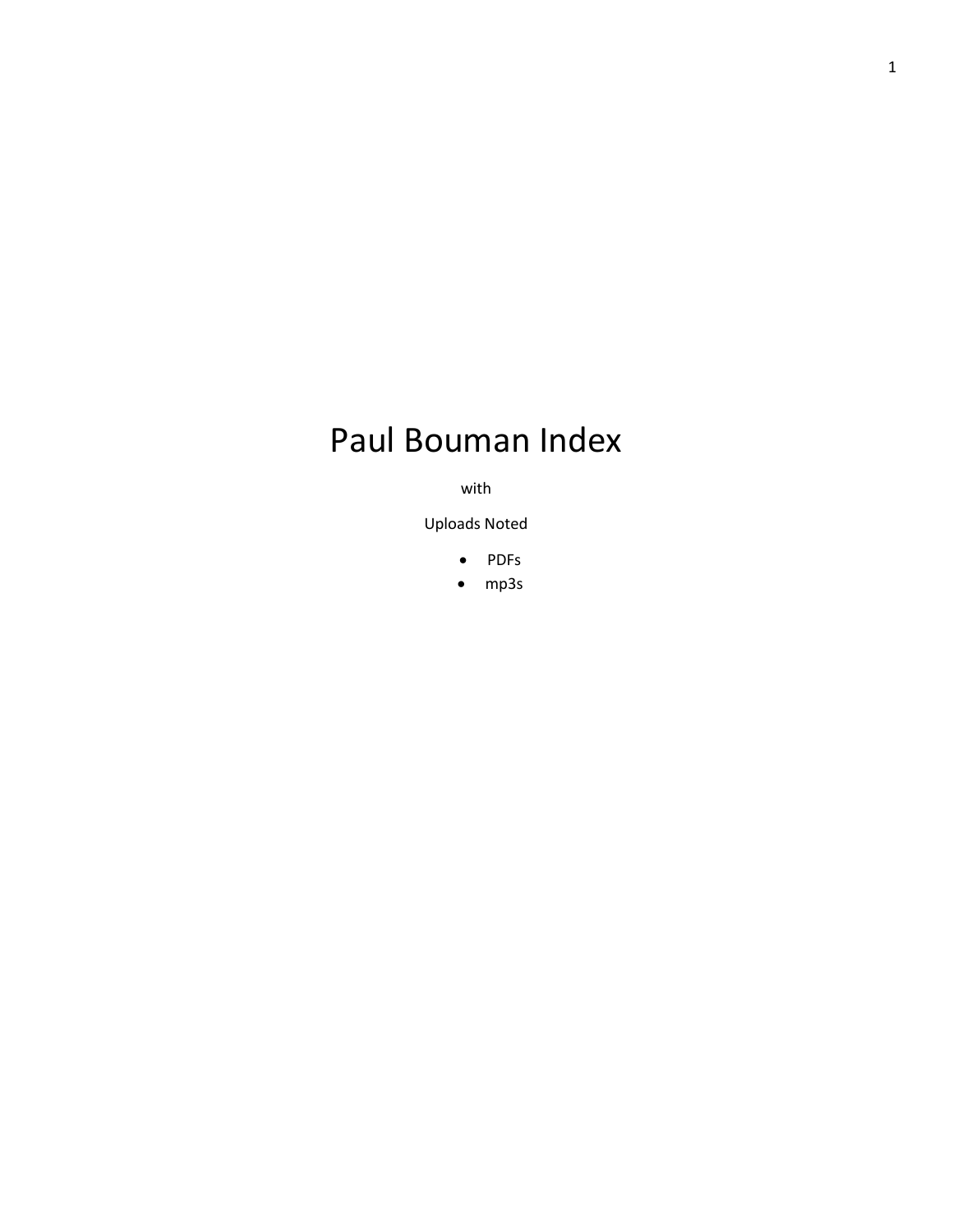#### **CONTENTS**

| Biography/Timeline         | 3  |
|----------------------------|----|
| <b>Choral Compositions</b> | 4  |
| <b>Organ Compositions</b>  | 21 |
| <b>Vocal Solos</b>         | 25 |
| <b>Instrumental Music</b>  | 25 |
| <b>Original Hymn Tunes</b> | 25 |
| Children's Rhymes          | 26 |
| Collections                | 27 |
| Misc.                      | 27 |

#### **NOTES**

PDF scans are for study purposes only. If you wish to perform a piece publicly, please contact the copyright holder. For those pieces not under copyright, contact family representative, Janet Bouman Peterson/ [janetdpeterson@icloud.com](mailto:janetdpeterson@icloud.com)

These manuscripts (and, in many cases, published editions) are archived at the Center for Church Music, Concordia University Chicago (Klinck Library, 2<sup>nd</sup> floor) and may be perused by appointment.

Abbreviations used:

AF Augsburg Fortress (1517 Media) 800-328-4648 CG Choristers Guild 469-398-3606 CPH Concordia Publishing House, 800-325-3040 MSM MorningStar Music (Canticle Distributing) 800-647-2117 NPH Northwestern Publishing House 800-662-6022 BCP *Book of Common Prayer* TLH *The Lutheran Hymnal* (1941) LW *Lutheran Worship* (1982) LBW *Lutheran Book of Worship* (1978) LSB *Lutheran Service Book* (2006) ELW *Evangelical Lutheran Worship* (2006)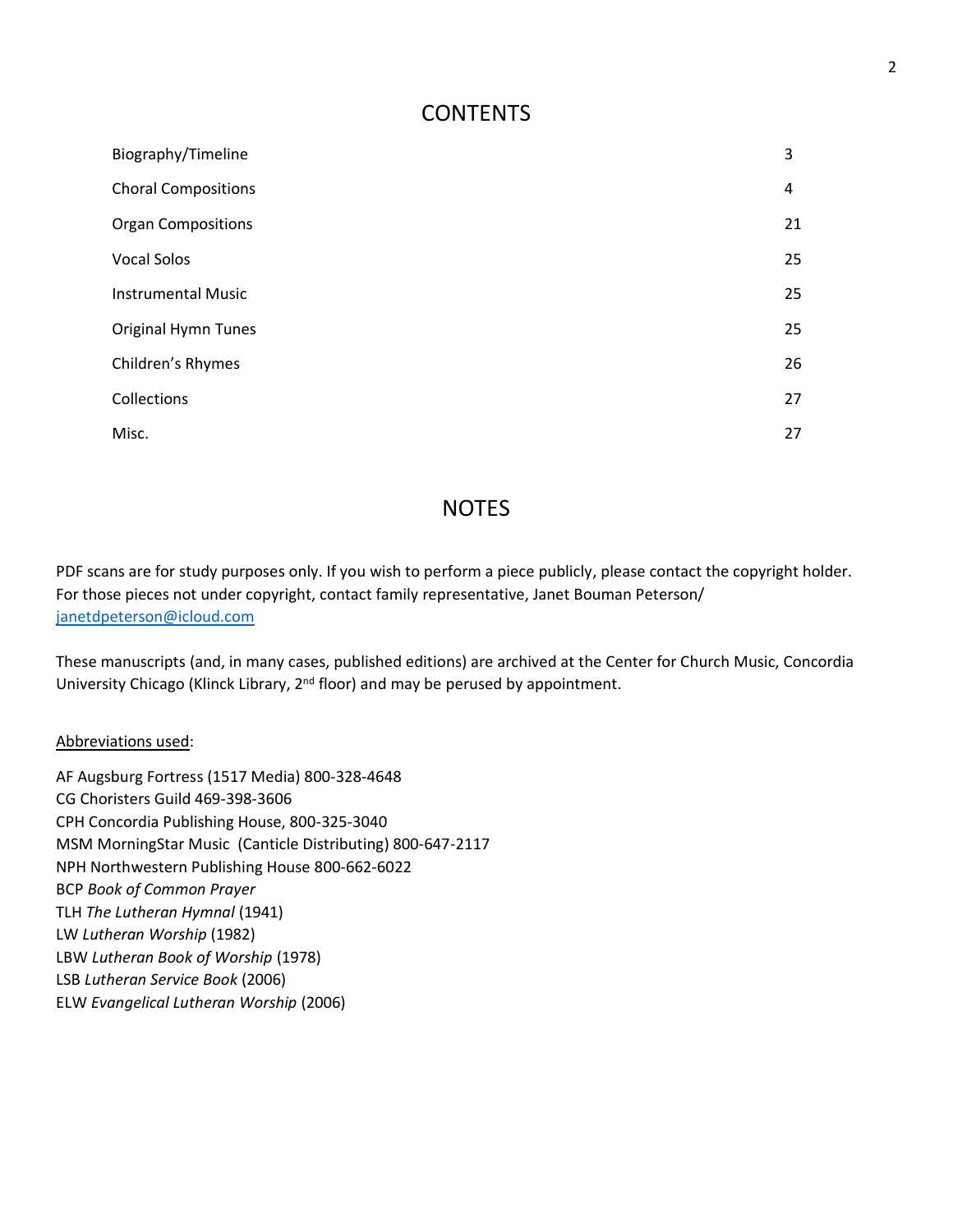## BIOGRAPHY/TIMELINE

For an in-depth look at the life and career of Paul Bouman, watch Michael Costello's 2013 video interview with him on the Center's website/"Profiles in American Lutheran Church Music"

| 1918      | Born in Hamburg, MN                                                                                    |  |
|-----------|--------------------------------------------------------------------------------------------------------|--|
| 1936      | Graduates from Concordia High School, River Forest IL                                                  |  |
| 1939      | Graduates from Concordia Teachers College, River Forest IL                                             |  |
| 1939-1945 | Teacher at Ebenezer Lutheran Church, Milwaukee WI                                                      |  |
| 1945-1953 | Teacher at St. Paul Lutheran Church, Melrose Park, IL                                                  |  |
| 1946      | <b>Marries Victoria Bartling</b>                                                                       |  |
| 1947-1951 | Take summer master's degree courses at Northwestern University, Evanston IL                            |  |
| 1953-1983 | Director of Music at Grace Lutheran Church, River Forest, IL                                           |  |
| 1955      | First choral piece is published                                                                        |  |
| 1964      | Studies at the Westphalian Church Music School in West Germany                                         |  |
| 1970      | Attends a workshop at Westminster Choir College in Princeton, NJ which leads him to raise expectations |  |
|           | of his singers modeled on the excellence of European children's choir.                                 |  |
| 1971      | Begins Bach cantata series at Grace Lutheran Church, River Forest IL (which continues to this day)     |  |
| 1981      | Awarded the honorary degree "Doctor of Humane Letters" from Christ Seminary-Seminex, St. Louis MO      |  |
| 1983      | Retires from Grace Lutheran and moves to Levittown PA                                                  |  |
| 1984      | Forms and directs the children's choir for the Bach Choir of Bethlehem PA performances of Bach's St.   |  |
|           | Matthew Passion.                                                                                       |  |
| 1986-1999 | Works with the Lutheran Summer Music program as director of the Chapel Choir                           |  |
| 1991      | Moves back to Oak Park IL                                                                              |  |
| 1992      | Directs the ACDA-MN State Children's Honor Choir                                                       |  |
| 2003      | Receives the "Award for Excellence in Learning/Education" from Concordia University Chicago.           |  |
| 2003      | Given the "Faithful Servant Award" by the Association of Lutheran Church Musicians (ALCM)              |  |
| 2010      | Receives the honorary degree of "Doctor of Sacred Music" from Valparaiso University.                   |  |
| 2019      | Dies peacefully at the age of 100 (April 28th)                                                         |  |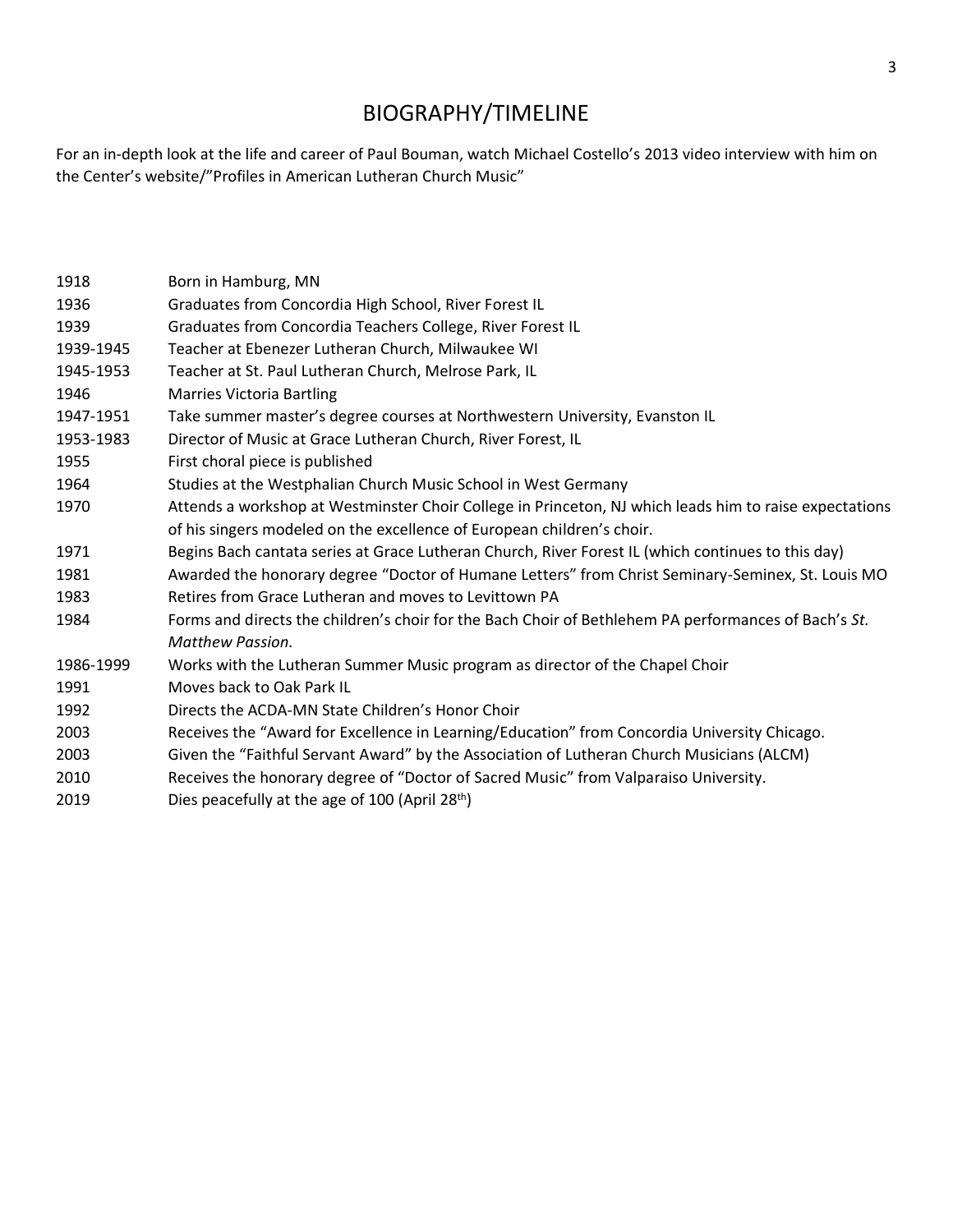## CHORAL COMPOSITIONS

# (including concertatos, liturgical settings)

| A Babe Is Born<br><b>PDF</b>                   | <b>SATB</b><br>Text: English traditional carol (15 <sup>th</sup> century)<br>Published by CPH 1955 98-1058                                                                                                                                     |
|------------------------------------------------|------------------------------------------------------------------------------------------------------------------------------------------------------------------------------------------------------------------------------------------------|
| A Song for a Story<br><b>PDF</b>               | Unison with flute and keyboard<br><b>Text: Walter Bartling</b><br>Written for the centennial of Grace Lutheran School, River<br>Forest IL 1896-1996<br>Unpublished                                                                             |
| All My Heart This Night Rejoices<br><b>PDF</b> | SATB choir, congregation, brass, timpani, organ<br>Text: Paul Gerhardt; Catherine Winkworth tr.<br>Tune: WARUM SOLLT ICH MICH DENN GRÄMEN<br>Written for Luther College, Decorah IA<br>n.d.<br>Unpublished                                     |
| All Our Hope on God Is Founded/St. 4           | $<$ mss? $>$                                                                                                                                                                                                                                   |
| <b>Amazing Grace</b><br><b>PDF</b>             | SATB, organ<br>Text: John Newton<br><b>Tune: NEW BRITAIN</b><br>Published by CPH 1985 98-2720                                                                                                                                                  |
| And His Gifts<br><b>PDF</b>                    | SA or TB with oboe and organ<br>Text: Ephesians 4:11-13 RSV<br>Offertory for St. John, Apostle and Evangelist<br>Commissioned for the installation of Herbert Chilstrom<br>as Presiding Bishop of the ELCA.<br>Published by AF in 1989 11-2520 |
| And the Word Became Flesh<br><b>PDF</b>        | SATB acapella<br>Text: John 1: 14, 16<br>One of six motets for the church year commissioned in memory<br>of Leslie Zeddies (1915-1995)<br>Published by MorningStar Music in 1999<br>MSM-50-1073                                                |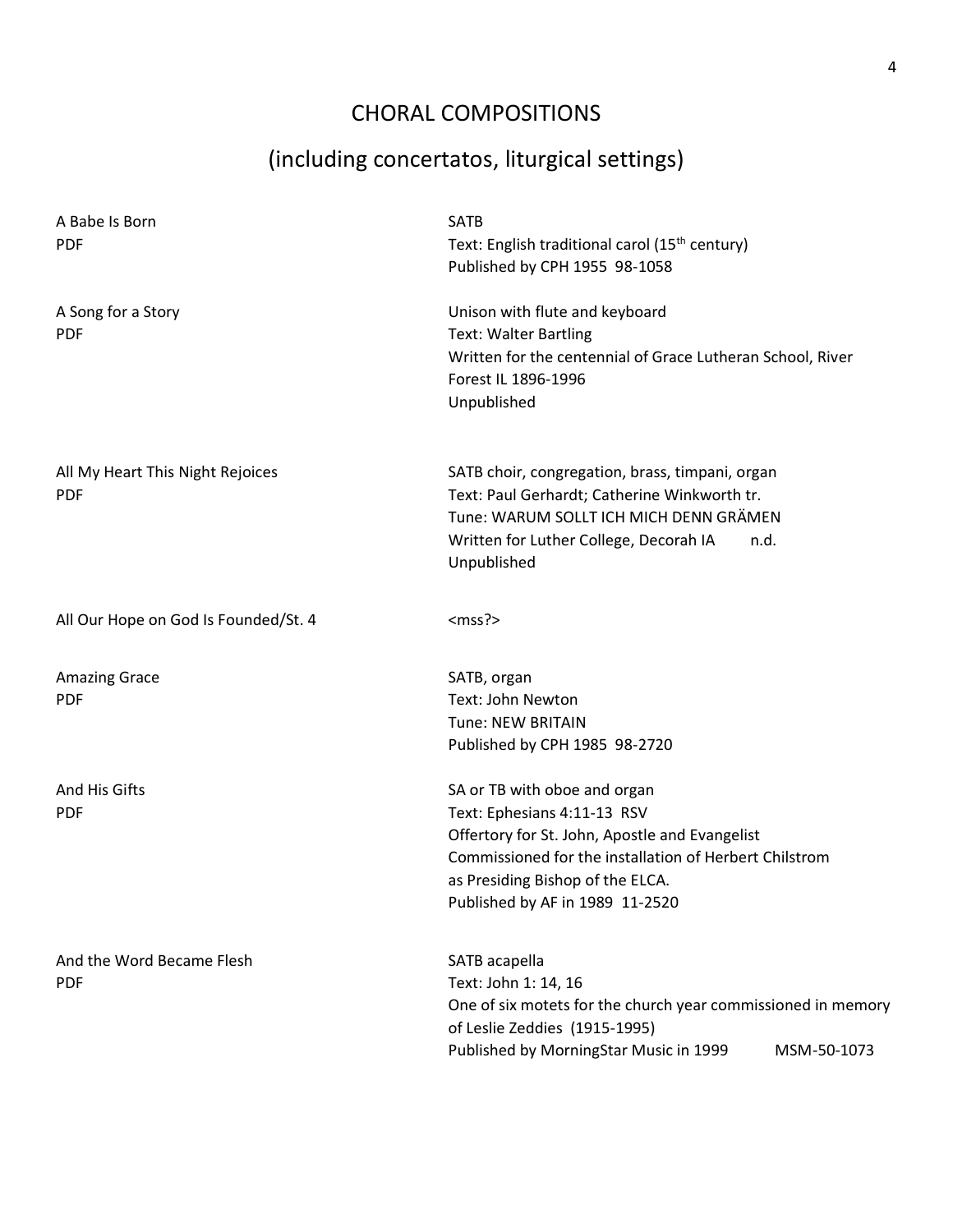| Antiphons for the Epiphany Season (Year A)  | <b>SATB</b><br>Accompany various LBW tones<br>Unpublished                                                                                                                                                                            |
|---------------------------------------------|--------------------------------------------------------------------------------------------------------------------------------------------------------------------------------------------------------------------------------------|
| Awake, Awake to Love and Work<br><b>PDF</b> | SATB with opt. baritone solo and keyboard<br>Text: Geoffrey Anketel Studderi-Kennedy<br>Commissioned by the Chancel Choir of Emmanuel Lutheran<br>Church, Souderton PA, in memory of Paul Kramer.<br>Published by GIA in 1994 G-3884 |
| Baptized into Your Name Most Holy           | [see "Oh, that I Had a Thousand Voices" below]                                                                                                                                                                                       |
| Behold the Lamb of God<br><b>PDF</b>        | SA, organ<br>Text: John 1:29; includes also "In Perfect Love He Dies" -<br>Henry Baker hymn text.<br>Published by CPH in 1955. 98-1088                                                                                               |
| Behold, the Days Are Coming<br><b>PDF</b>   | SATB, opt. keyboard<br>Text: Jeremiah 23:5a, 6b RSV<br>For the Senior Choir of Grace Lutheran Church,<br>River Forest, IL<br>Published by MorningStar Music Pub. in 1988<br>MSM-50-8200                                              |
| <b>Benedictus</b>                           | Unison choir or organ<br>Unpublished                                                                                                                                                                                                 |
| Bethl'em Lay A-sleeping<br><b>PDF</b>       | SSA unaccompanied<br>Text: Francis B. Wood<br>Tune: Polish Carol<br>Unpublished                                                                                                                                                      |
| Be Thou My Vision<br><b>PDF</b>             | SATB choir, oboe, organ<br>Text: Irish 8 <sup>th</sup> -10 <sup>th</sup> cent; tr. by Mary Byrne<br>Tune: SLANE (Irish folk tune)<br>Unpublished.                                                                                    |
| <b>Blessed Are They</b>                     | SATB, unaccompanied<br>Text: Luke 11:28<br>Paired with first stanza of "Blessed Jesus, at Thy Word"<br>(LIEBSTER JESU, WIR SIND HIER)<br>Unpublished                                                                                 |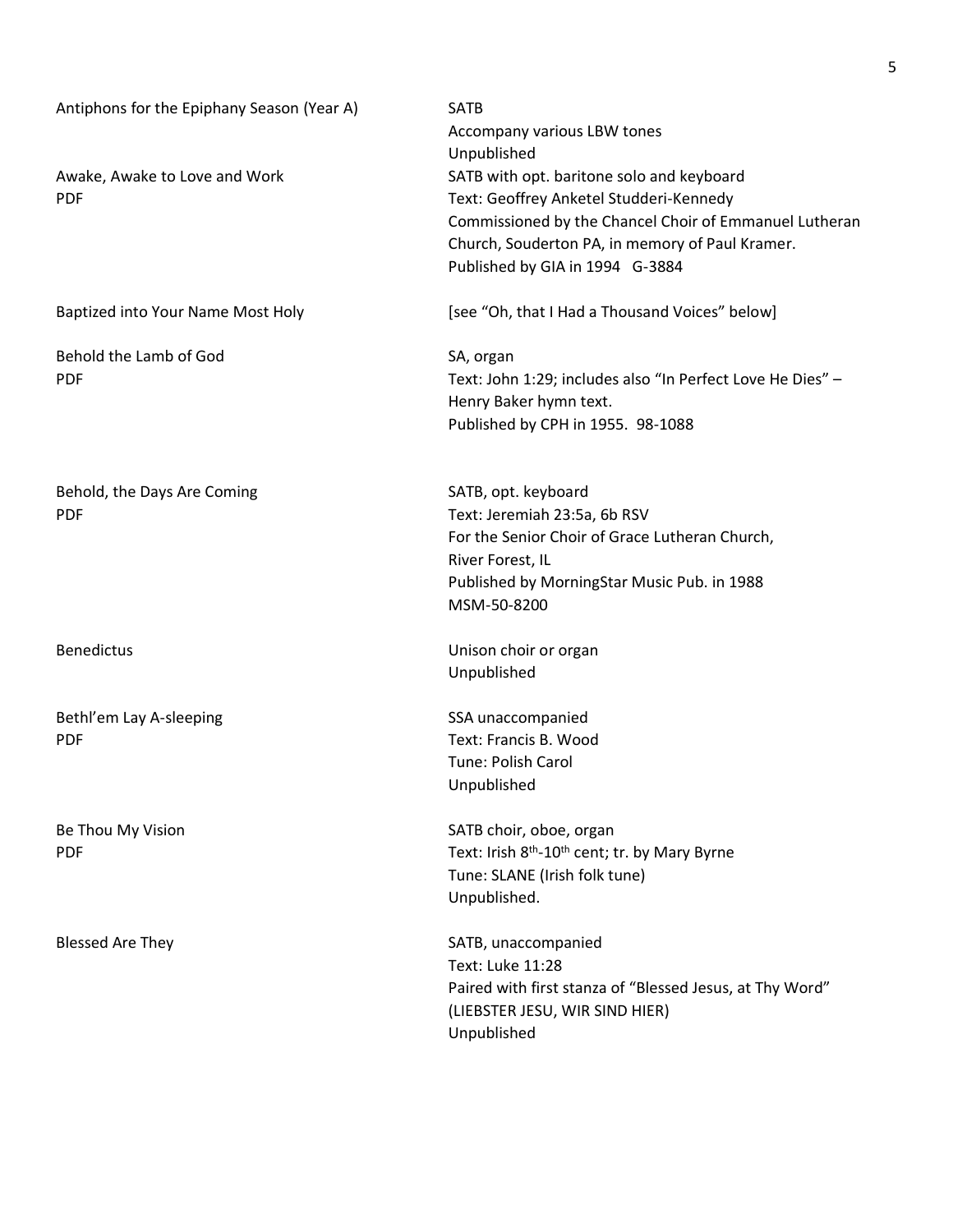| <b>Blest Are They</b><br><b>PDF</b>             | SAB choir, unaccompanied<br>Text: Luke 11:28; includes a<br>Tobias Blausniter; tr. Cathe<br>"For Jan Bender"<br>Published in 1997 by Selah |
|-------------------------------------------------|--------------------------------------------------------------------------------------------------------------------------------------------|
| Christ Is the King<br><b>PDF</b>                | SATB voices, organ, congre<br>Text: G. K. A. Bell, alt.<br>Tune: BEVERLY (Charles R.<br>Published by GIA in 1988.                          |
| Christ upon the Mountain Peak<br><b>PDF</b>     | SATB, organ<br>Text: Brian A. Wren<br>Published by CPH in 1990.<br>"To Carl and Miriam Halter                                              |
| Create in Me a Clean Heart, O God<br><b>PDF</b> | SA, organ<br>Text: Psalm 51:10-12                                                                                                          |

PDF Text: John W. Chadwick

Every Year at Christmas SATB unaccompanied

From Heaven Above to Earth I Come SATB unaccompanied PDF Text: Martin Luther (LBW tr)

Gabriel, You Brought to Mary **No. 1898** Unison choir with keyboard PDF Text: F. Samuel Janzow

Luke 11:28; includes also "Dearest Jesus, at Your Word" s Blausniter; tr. Catherine Winkworth an Bender" hed in 1997 by Selah Pub. Co 400-113

voices, organ, congregation and brass quartet G. K. A. Bell, alt. BEVERLY (Charles R. Anders) hed by GIA in 1988. G-3016

Brian A. Wren hed by CPH in 1990. 98-2856 arl and Miriam Halter"

Psalm 51:10-12 Published by CPH in 1956 98-1143

Eternal Ruler of the Ceaseless Round SATB choir, congregation, brass quartet, organ Tune: SONG 1 (Gibbons) Unpublished

PDF PDF Text: Traditional German carol Unpublished

> Tune: VOM HIMMEL HOCH For the Oak Park Concert Chorale Unpublished

Published by CPH in Bless the Manger-Child (1976) 97-5340 (Also in the *Concordia Book of American Carols*) (Kevin Hildebrand prepared an SATB version in 1998.) PDF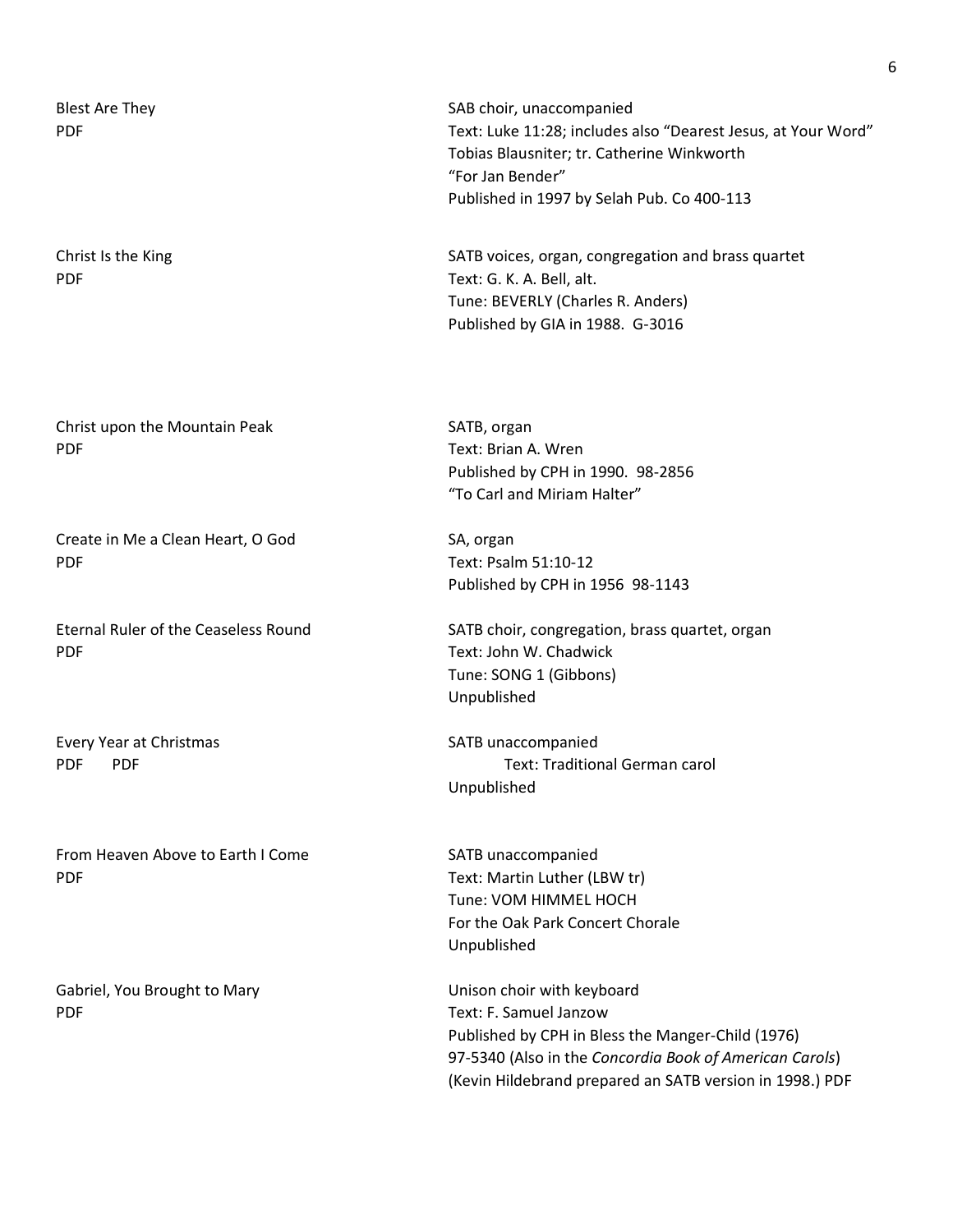| Glorious Jerusalem<br><b>PDF</b>     | Unison choir and organ OR congregational hymn<br>Text: Jaroslav Vajda, 1989<br>For Jerusalem Evangelical Lutheran Church in Schwenksville, PA |
|--------------------------------------|-----------------------------------------------------------------------------------------------------------------------------------------------|
|                                      |                                                                                                                                               |
| Glory Be to Jesus                    | <b>SATB harmonization</b>                                                                                                                     |
|                                      | Text: Italian, c. 18 <sup>th</sup> cent; Caswell tr.                                                                                          |
|                                      | Tune: WEM IN LEIDENSTAGEN (Filitz)                                                                                                            |
| God Be in My Head                    | SATB unaccompanied                                                                                                                            |
| <b>PDF</b>                           | Text: Sarum Primer                                                                                                                            |
|                                      | Published by Tempo 1 Press in 2014 PMB 0785 t1p001                                                                                            |
| God Be Merciful                      | 2-part treble voices, keyboard                                                                                                                |
| <b>PDF</b>                           | Text: Psalm 67, KJV                                                                                                                           |
|                                      | Published by AF in 1981 11-0696                                                                                                               |
|                                      | Published by MorningStar Music in 2000. MSM-50-7039                                                                                           |
|                                      | "For Mark Bender"                                                                                                                             |
| God Be Merciful unto Us              | SS or SA and organ                                                                                                                            |
| <b>PDF</b>                           | Text: Psalm 67 (KJV)                                                                                                                          |
|                                      | Published by CPH in 1980 98-2471                                                                                                              |
|                                      | "For the initial Heritage Series Festival, October 1, 1978 at Zion                                                                            |
|                                      | Lutheran Church, Dallas, TX"                                                                                                                  |
| God Has a Plan for All               | 2-part treble choir, organ, brass, timpani, congregation                                                                                      |
| <b>PDF</b>                           | Text: Jaroslav Vajda                                                                                                                          |
|                                      | Original tune & setting                                                                                                                       |
|                                      | Unpublished                                                                                                                                   |
|                                      | "In thanksgiving for the Lord's faithfulness through all                                                                                      |
|                                      | generations of St. John Lutheran School, Wheaton, IL 1956-                                                                                    |
|                                      | 2006"                                                                                                                                         |
| God Is Light                         | SATB, organ                                                                                                                                   |
| <b>PDF</b>                           | Text: 1 John 1:5-7 (NRSV)                                                                                                                     |
|                                      | Published by AF in 1993 11-10368                                                                                                              |
|                                      | "Commissioned for the 65 <sup>th</sup> anniversary of St. James Lutheran                                                                      |
|                                      | Church, Philadelphia, PA in memory of James S. Kain"                                                                                          |
| God Setteth the Solitary in Families | Unison choir with keyboard with descant                                                                                                       |
| <b>PDF</b>                           | Text: Walter J. Bartling based on Psalm 68:5                                                                                                  |
|                                      | Original tune & setting                                                                                                                       |
|                                      | "A Hymn of Praise for Family Occasions"                                                                                                       |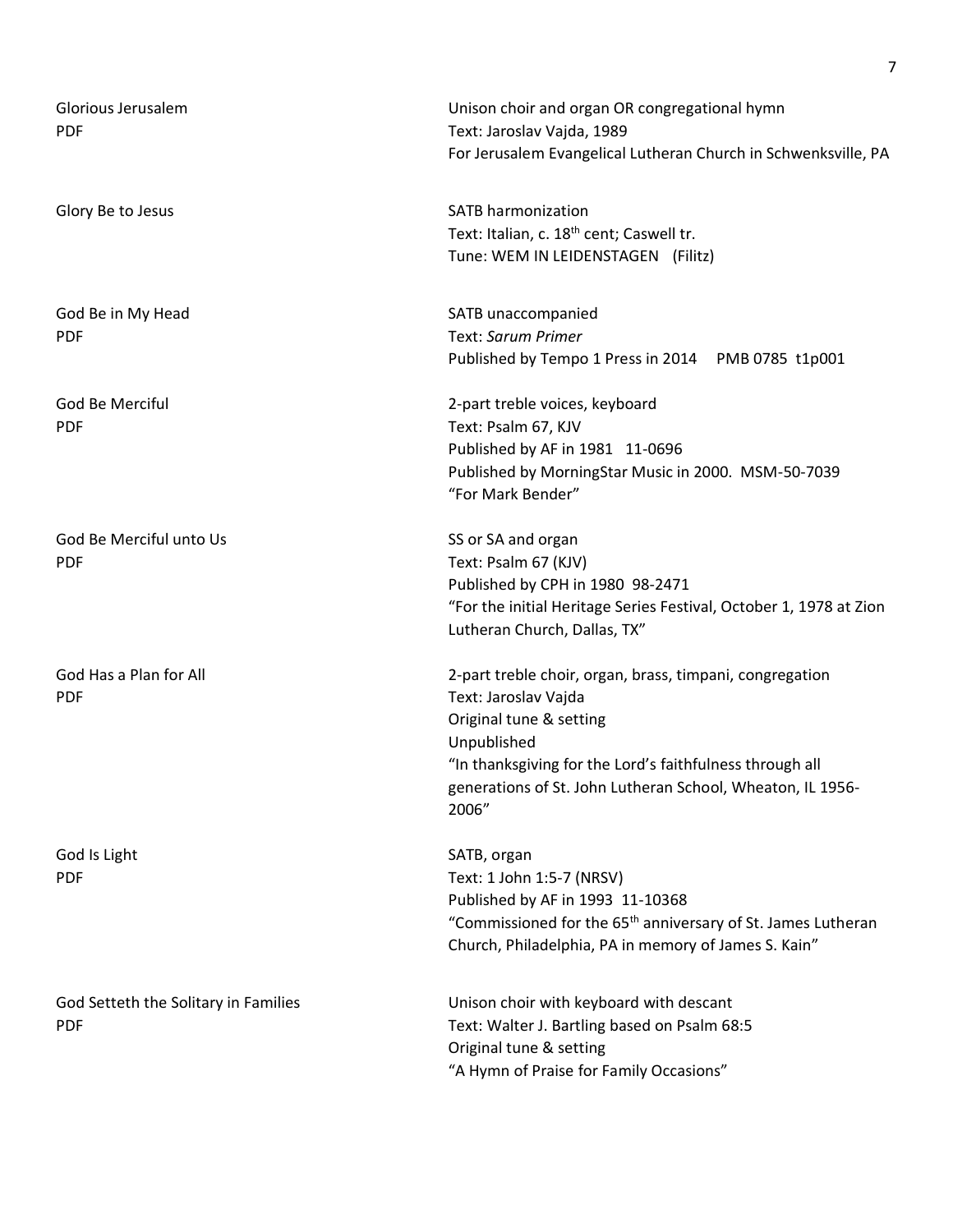| God So Loved the World<br><b>PDF</b>                   | Unison with organ<br>Text: John 3:16<br>Written in grad school?<br>Unpublished                                                                                                                                                                                                                              |
|--------------------------------------------------------|-------------------------------------------------------------------------------------------------------------------------------------------------------------------------------------------------------------------------------------------------------------------------------------------------------------|
| God Whose Word like Seed Was Planted<br><b>PDF</b>     | Concertato for SATB choir, congregation, organ and<br>brass quartet<br>Text: Herman G. Stuempfle (written for this occasion)<br>Tune: ELLIOTT (original by PB)<br>"Commissioned for the 300 <sup>th</sup> Anniversary of the Congregation of<br>New Hanover Evangelical Lutheran Church, Gilbertsville, PA" |
| Grant Peace, We Pray                                   | Unison, SATB with organ<br>Text: Medieval antiphon adapted by Martin Luther; trans.<br>Laudamus, 1952<br>Tune: VERLEIH UNS FRIEDEN (Mode I: Gesangbuch, Nürnberg,<br>1531<br>Written for the Lutheran Summer Music - Academy & Festival<br>(2007?)                                                          |
| <b>Held Fast</b><br><b>PDF</b>                         | For voice and piano<br>Text: Helene Victoria Debelak (Paul's daughter)<br>(Written about Christmas Day 2011-the day of the death of<br>Victoria Bartling Bouman. (Paul's wife)<br>Final composition of Paul Bouman.<br>Unpublished.                                                                         |
| Here, O My Lord, I See Thee Face to Face<br><b>PDF</b> | SATB, two violins, handbells, organ and congregation<br>Text: Horatius Bonar<br>Tune: FARLEY CASTLE (Henry Lawes)<br>"Thee We Adore, O Hidden Savior" (ADORO TE DEVOTE) serves<br>as an interlude.<br>Written for Zumbro Lutheran Church, Rochester MN<br>Unpublished                                       |
| How Blessed Is This Place, O Lord<br><b>PDF</b>        | Concertato for SATB choir, congregation and organ<br>Text: Ernest R. Ryden<br>Tune: SOLOTHURN (Swiss, 1826)<br>"For Eileen Kianka and the Senior Choir of The Lutheran Church<br>of the Resurrection, Yardley, PA."<br>Published by MorningStar in 1991. MSM-60-8700                                        |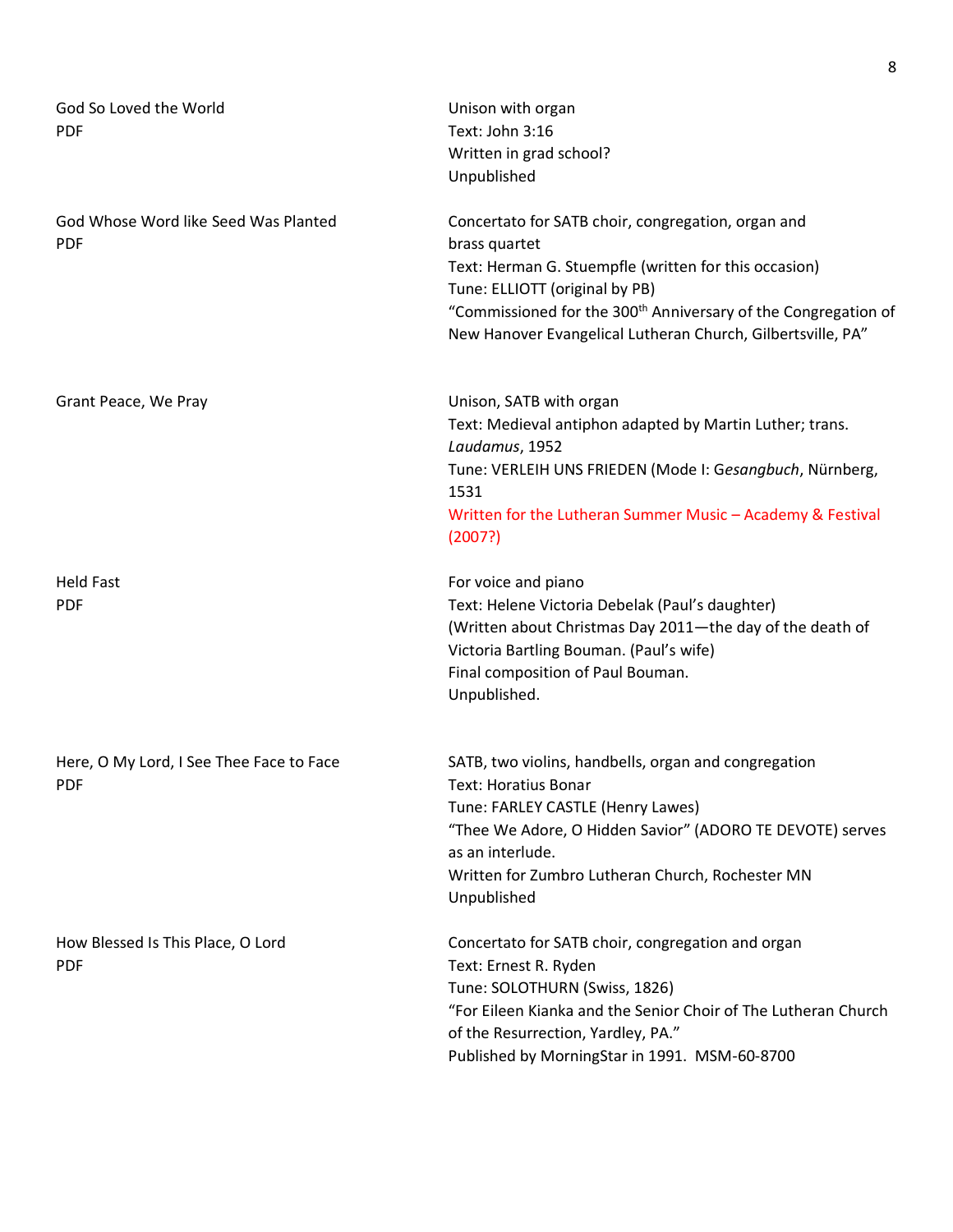| How Lovely Is Your Dwelling<br>PDF              | SATB, organ<br>Text: Psalm 84:1-3, 10-12 (BCP)<br>Commissioned for the 100 <sup>th</sup> Anniversary of the Lutheran Church<br>of the Epiphany in Hempstead, NY<br>Published by AF in 1999. 11-11002                                          |
|-------------------------------------------------|-----------------------------------------------------------------------------------------------------------------------------------------------------------------------------------------------------------------------------------------------|
| I Am the Light of the World<br><b>PDF</b>       | Unison voices with keyboard<br>Text: John 8:12 (RSV, alt.)<br>Verse for Epiphany 5<br>Published by AF in 1986 in the collection Alleluia, I Will Sing.<br>11-5115                                                                             |
| I Bind unto Myself Today (St. 4)<br>PDF         | <b>SATB</b><br>Text: Attr. St. Patrick (Cecil Alexander translation<br>Written in 1998.<br>Unpublished                                                                                                                                        |
| I Lift up My Eyes to the Hills<br>PDF           | 2-part treble voices with organ<br>Text: Psalm 121<br>For the Concert Choir of The American Boychoir School<br>Princeton, NJ.<br>Published in 1989 b Boosey & Hawkes. M-051-46550-7                                                           |
| I Was There to Hear Your Borning Cry<br>PDF     | Hymn anthem for SATB choir, congregation, organ, and flute.<br>Text: John Ylvisaker<br>Tune: WATERLIFE (Ylvisaker)<br>For Margaret "Peg" Funfgeld, commissioned by her children in<br>honor of her 80 <sup>th</sup> birthday.<br>Unpublished. |
| I Wash My Hands in Innocence<br>PDF             | SATB unaccompanied<br>Text: Psalm 26:6-8<br>Offertory for Pentecost VI<br>Written at Lutheran Summer Music 1998.<br>Unpublished.                                                                                                              |
| If God Himself Be for Me (Stanza 3)<br>PDF      | SATB choir unaccompanied<br><b>Text: Paul Gerhardt</b><br>Composed in 2002.                                                                                                                                                                   |
| If Then You Have Been Raised with Christ<br>PDF | SATB choir, unaccompanied<br>Text: Colossians 3: 1, 2, 4 (RSV)<br>Commissioned in memory of Susan Gayle Nickel<br>Composed 2011<br>Published in 12 Anthems for Mixed Voices<br>Tempo 1 Press in 2014 t1p003                                   |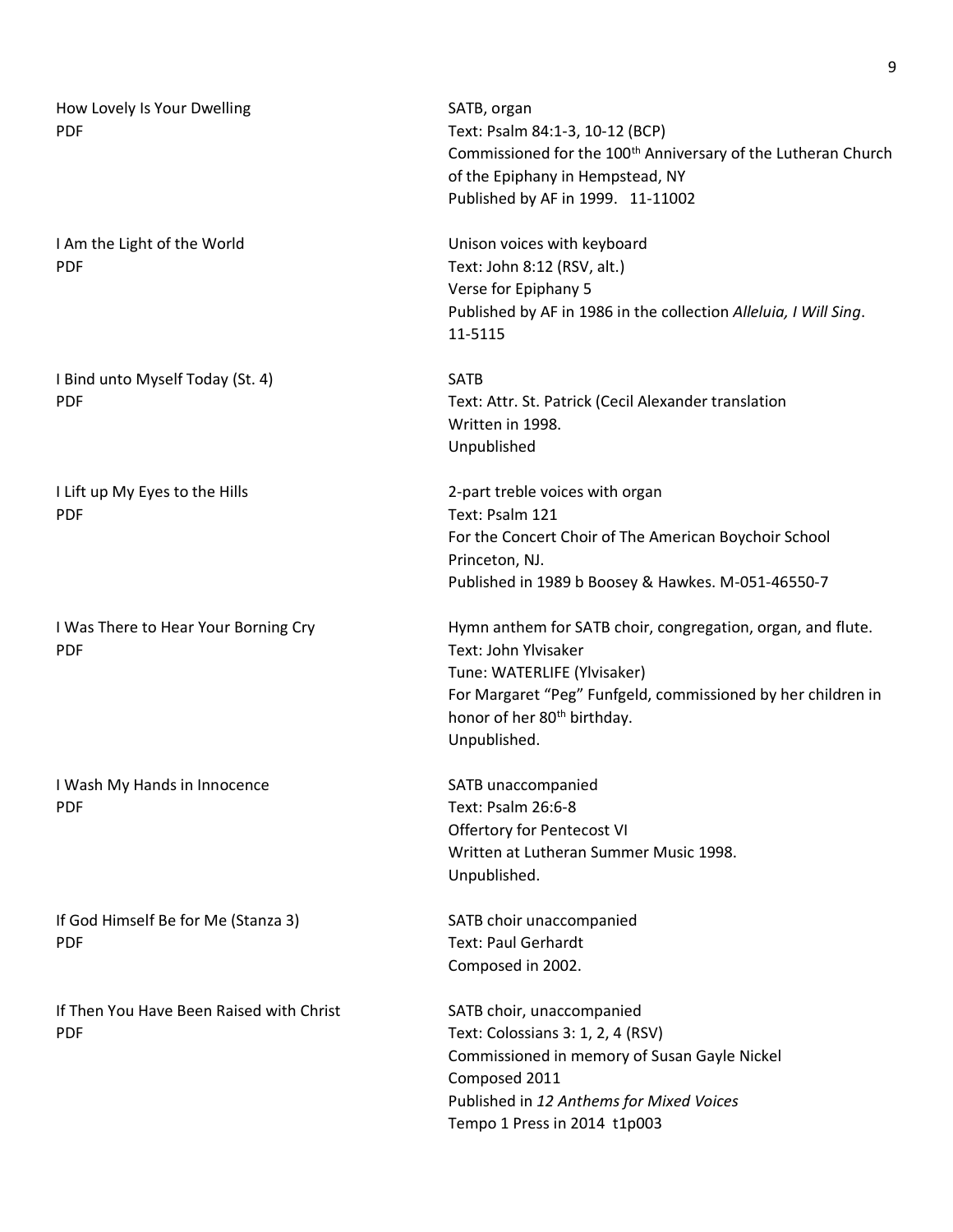| If You But Trust in God to Guide You<br><b>PDF</b> | SATB choir acapella<br>Text: Georg Neumark (tr. Comp)<br>Tune: WER NUR DEN LIEBEN GOTT (Neumark)<br>Commissioned for the 50 <sup>th</sup> anniversary of the Lutheran Choir of<br>Chicago, in memory of Gerhard Schroth.<br>Published in 12 Anthems for Mixed Voices<br>Tempo 1 Press in 2014 t1p003 |
|----------------------------------------------------|------------------------------------------------------------------------------------------------------------------------------------------------------------------------------------------------------------------------------------------------------------------------------------------------------|
| In God My Faithful God (St. 3)<br><b>PDF</b>       | TTBB choir, unaccompanied<br>Text: Veer schöne mye Geistlike Leder (Lübeck, before 1603)<br>Catherine Winkworth tr.<br>Tune: AUF MEINEN LIEBEN GOTT<br>Commissioned for the retirement of Richard Resch from<br>Concordia Theological Seminary, Ft. Wayne IN. 2014.<br>Unpublished                   |
| It Is a Good Thing to Give Thanks<br><b>PDF</b>    | SATB choir, keyboard<br>Text: Psalm 92:1-5<br>For the choirs of Albany Park Lutheran Church, Chicago IL<br>Published by AF in 1981. 11-0697<br>Published by MorningStar in 2000. MSM-50-6503                                                                                                         |
| Jesus All Our Ransom Paid                          | SATB unaccompanied<br>Text: Thomas Pollock, 1870<br>Tune: SEPTEM VERBA<br>Unpublished                                                                                                                                                                                                                |
| Jesus Christ, the Lord of Joy<br><b>PDF</b>        | SATB choir, organ, brass<br>Text: Raymond Schulze, 1961<br>Published in 1969 by CPH. 98-4896                                                                                                                                                                                                         |
| Jesus Is My Guide and Friend<br><b>PDF</b>         | Unison and/or SATB choir, organ<br>Text: Henrietta L. von Hayn (tr. Comp)<br>Tune: SEI GETREU BIS IN DEN TOD<br>"For Timothy, Jeremy, and Rachel"<br>Published by CPH in 1988. 98-2834                                                                                                               |
| Kyrie, God Father<br><b>PDF</b>                    | SATB unaccompanied<br>Text: Latin, c. 1100 (Polack tr.)<br>Tune: KYRIE FONS BONITATIS<br>"For the choirs of Grace Lutheran Church, River Forest IL"<br>Published in 2014 by Tempo 1 Press in 12 Anthems for Mixed<br>Voices t1p002                                                                   |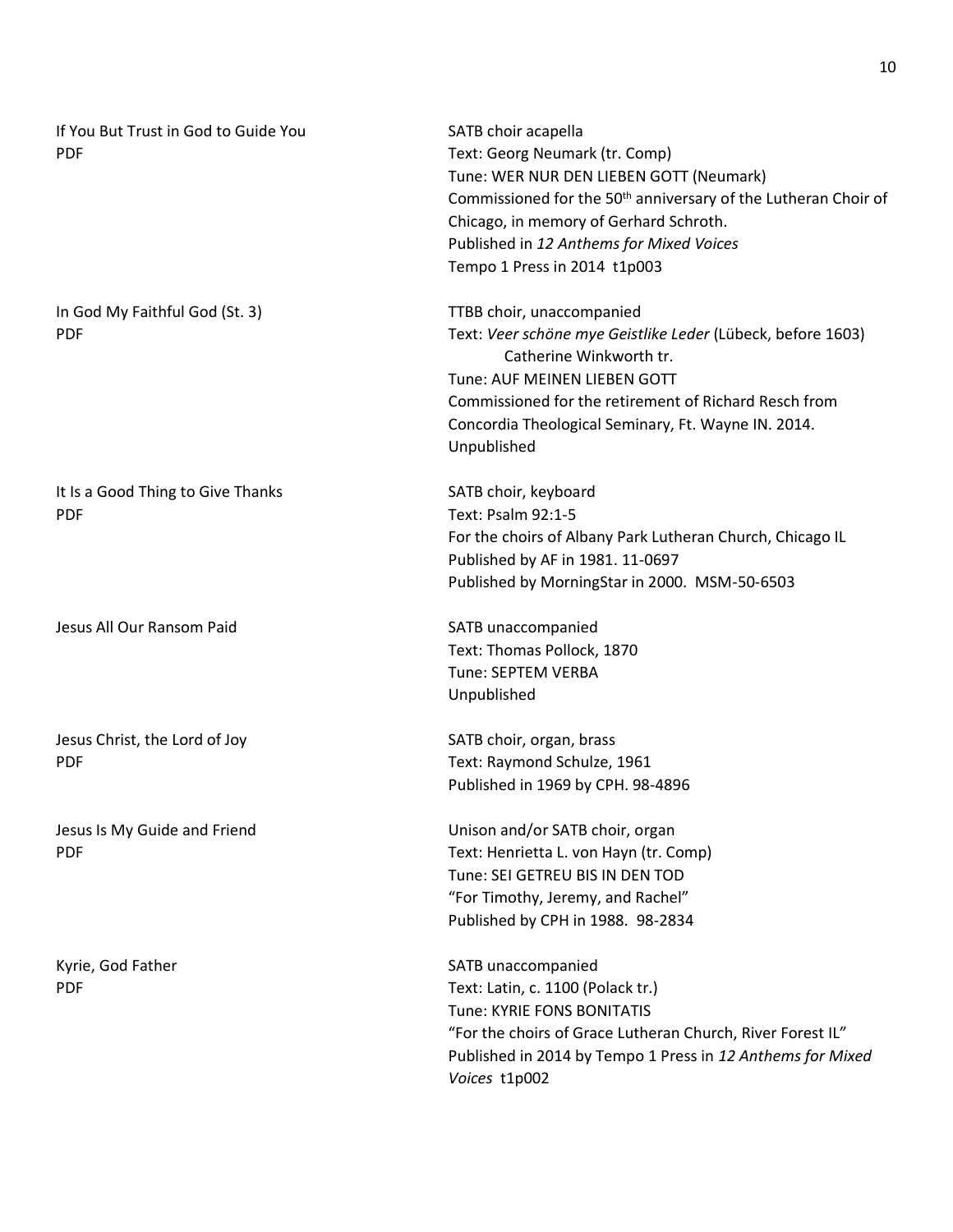| Lamb of God<br><b>PDF</b>                                  | SATB unaccompanied<br>Text: Kirchenordnung, Braunschweig (1528)<br>Tune: CHRISTE, DU LAMM GOTTES<br>"In memory of my mother, Magdalena Bouman"<br>Published by Tempo 1 Press in 12 Anthems for Mixed Voices                                                                                                          |
|------------------------------------------------------------|----------------------------------------------------------------------------------------------------------------------------------------------------------------------------------------------------------------------------------------------------------------------------------------------------------------------|
| Let Us All with Gladsome Voice<br><b>PDF</b><br><b>PDF</b> | SATB unaccompanied<br>Text: German, 17 <sup>th</sup> century (Winkworth tr)<br>Tune: LASST UNS ALLE<br>Commissioned by the Oak Park Concert Chorale in memory of<br>Victoria Bouman<br>Published by Tempo 1 Press in 12 Anthems for Mixed Voices                                                                     |
| Let Us Praise Creation's Lord<br><b>PDF</b><br><b>PDF</b>  | SATB choir acapella<br>Text: F. Pratt Green<br>Commissioned for the 50 <sup>th</sup> anniversary of the Lutheran a<br>Cappella Choir of Milwaukee WI [1987]<br>Two versions<br>Unpublished (?)                                                                                                                       |
| Lo, How a Rose Is Growing<br><b>PDF</b>                    | TTBB, keyboard<br>Text: German (15 <sup>th</sup> century); Gracia Grindal tr.<br>Tune: ES IST EIN ROS<br>For the Concordia Seminary Kantorei, Ft. Wayne IN.<br>Published by CPH in 1993. 98-3030                                                                                                                     |
| Lord, As Thou Wilt, Deal Thou with Me<br><b>PDF</b>        | SATB unaccompanied<br>Text: Kaspar Bienemann (Cronenwett tr.)<br>Published in 2014 by Tempo 1 Press in 12 Anthems for Mixed<br>Voices t1p003                                                                                                                                                                         |
| Lord of Glory, You Have Bought Us<br><b>PDF</b>            | SATB choir, congregation, oboe, trumpet, organ<br>Text: Eliza S. Alderson, alt. LBW 424<br>Tune: HYFRYDOL<br>"For Ebenezer Lutheran congregation, Milwaukee WI in<br>recognition of its 100 <sup>th</sup> anniversary."<br>There's also a version for the text "Love Divine, All Loves<br>Excelling"<br>Unpublished. |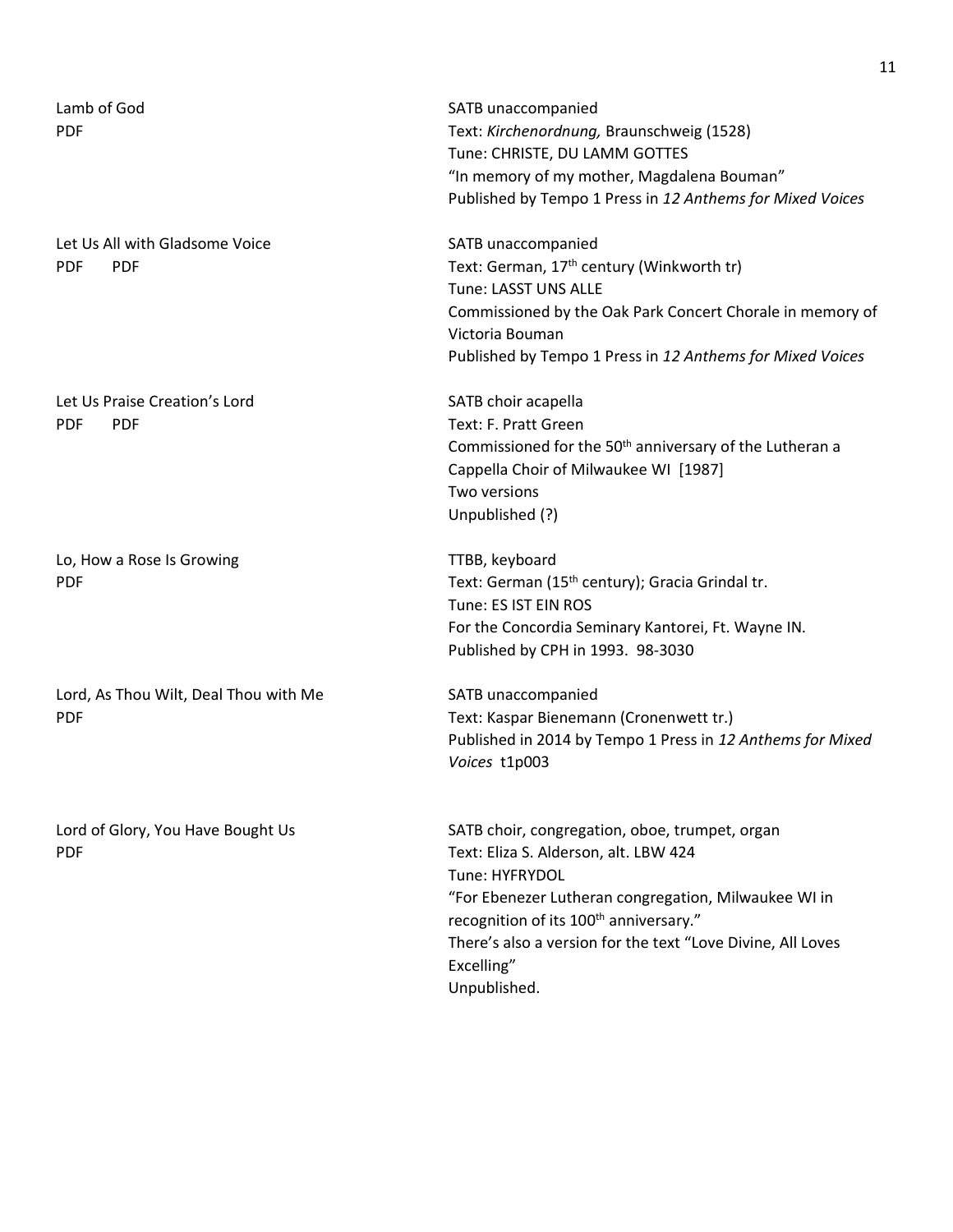| Lord of All Hopefulness<br><b>PDF</b>                | SATB choir, oboe, organ and congregation<br>Text: Jan Struther<br>Tune: SLANE (Irish folk tune)<br>Written for the retirement of Carlos Messerli from Lutheran<br>Summer Music, 1995.<br>A second version uses the text "Be Thou My Vision"<br>Unpublished.               |
|------------------------------------------------------|---------------------------------------------------------------------------------------------------------------------------------------------------------------------------------------------------------------------------------------------------------------------------|
| Lord of Light, Your Name Outshining<br><b>PDF</b>    | SATB choir, congregation, 2 trumpets, 2 trombones, organ<br>Text: Howell E. Lewis, alt.<br>Tune: ABBOTT'S LEIGH<br>Commissioned by the Hymn Society of America<br>Unpublished.<br>(There is a second version for SATB choir, congregation, organ,<br>with optional oboe.) |
| Lord of Lords, Adored by Angels                      | SATB, organ<br>Text: Jaroslav Vajda<br>MSM-50-9025 (1990)                                                                                                                                                                                                                 |
| Lord, We Hold Your Goodness Precious<br><b>PDF</b>   | SATB unaccompanied<br>Text: Translation by Jaroslav Vajda of the German song Herr, wir<br>tra'n auf, deine Güte.<br>"For Noel and Carl Schalk"<br>Unpublished                                                                                                             |
| Mary's Song of Praise (The Magnificat)<br><b>PDF</b> | Unison voices and organ<br>Text: Luke 1:46-55 (KJV)<br>"for the dedication of the Lutheran Church of the Holy Spirit, Elk<br>Grove Village, IL, Pentecost 1960"<br>Published by CPH. 98-3194<br>(First published by CPH in 1963 98-1689)                                  |
| May God Be Merciful to Us and Bless Us<br><b>PDF</b> | SATB choir, unaccompanied<br>Text: Psalm 67<br>"for Sandy and Carol on their 30 <sup>th</sup> anniversary"<br>Published in 2014 by Tempo 1 Press in 12 Anthems for Mixed<br>Voices tp1003                                                                                 |
| May God Bestow of Us His Grace (St. 2)<br><b>PDF</b> | SATB unaccompanied<br>"To you shall be the highest praise"<br>Tune: ES WOLLE GOTT UNS GNÄDIG SEIN<br>September 10, 2000<br>Unpublished                                                                                                                                    |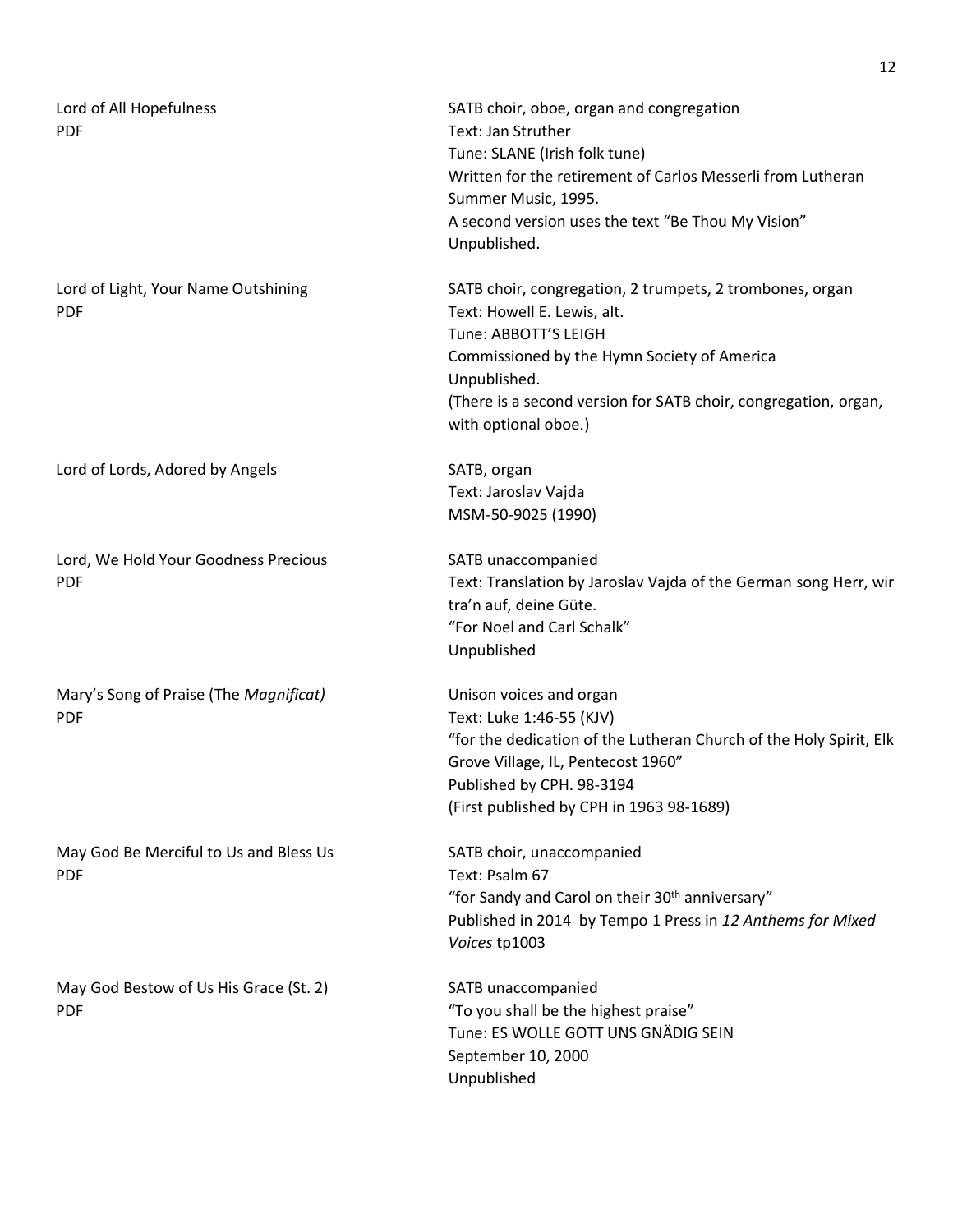| My Maker, Be Thou Nigh<br><b>PDF</b>             | Unison voices and keyboard<br>Text: Johann J. Rambach, 1735 (TLH 335)<br>Tune: MEIN SCHÖPFER, STEH MIR BEI<br>Published by CPH in Praises Ringing (Book 8 of the Concordia<br>Music Education Series, 1971.                                                                                                                             |
|--------------------------------------------------|-----------------------------------------------------------------------------------------------------------------------------------------------------------------------------------------------------------------------------------------------------------------------------------------------------------------------------------------|
| My Shepherd Is the Living Lord<br><b>PDF</b>     | SATB unaccompanied<br>Text: Psalm 23 (paraphrase from Sternhold and Hopkins)<br>"For Phyllis Kersten on the occasion of her retirement from<br>Grace Lutheran Church, River Forest, IL, and the celebration of<br>her ministry.<br>Published in 2014 by Tempo 1 Press in 12 Anthems for Mixed<br>Voices t1p003                          |
| No Other Foundation Can Anyone Lay<br><b>PDF</b> | <b>SATB</b> voices<br>Text: 1 Corinthians 3:11,16,17<br>"For the Senior Choir of Grace Lutheran Church, River Forest IL"<br>Published by GIA in 1994 G-3883                                                                                                                                                                             |
| Not unto Us, O Lord<br><b>PDF</b>                | SATB unaccompanied<br>Text: Psalm 115:1<br>"On the occasion of Edward W. Klammer's retirement from the<br>Music Department of Concordia Publishing House"<br>Published by CPH 98-2765                                                                                                                                                   |
| Now Rest Beneath Night's Shadow<br><b>PDF</b>    | SATB with organ or organ and string quartet or organ with<br>C instrument.<br>Text: Paul Gerhardt, 1607-1676<br>Tune: O WELT, ICH MUSS DICH LASSEN (Heinrich Isaac, 1450-<br>1517<br>(Stanza 3 is a setting by Isaac.)<br>"In memoriam Carol Ann Kerman"<br>Published in 2014 by Tempo 1 Press in 12 Anthems for Mixed<br>Voices t1p003 |
| Nunc dimittis<br><b>PDF</b>                      | Lord, Now Lettest Thou Thy Servant<br>Text: Luke 2:29-38<br>Commissioned by James and Diane Gladstone in memory of<br>their parents<br>Unfinished manuscript                                                                                                                                                                            |
| O Christ, Our King, Creator Lord                 | A Lenten hymn concertato for SATB choir, oboe, 6 handbells,<br>keyboard and congregation, utilizing also "The Royal Banners<br>Forward Go"/VEXILLA REGIS (Venantius Hnorius Fortunatus)<br>OAKLEY Ralph Vaughan Williams, 1872-1958<br>"For Bethesda Lutheran Church, New Haven CT; Unpublished                                         |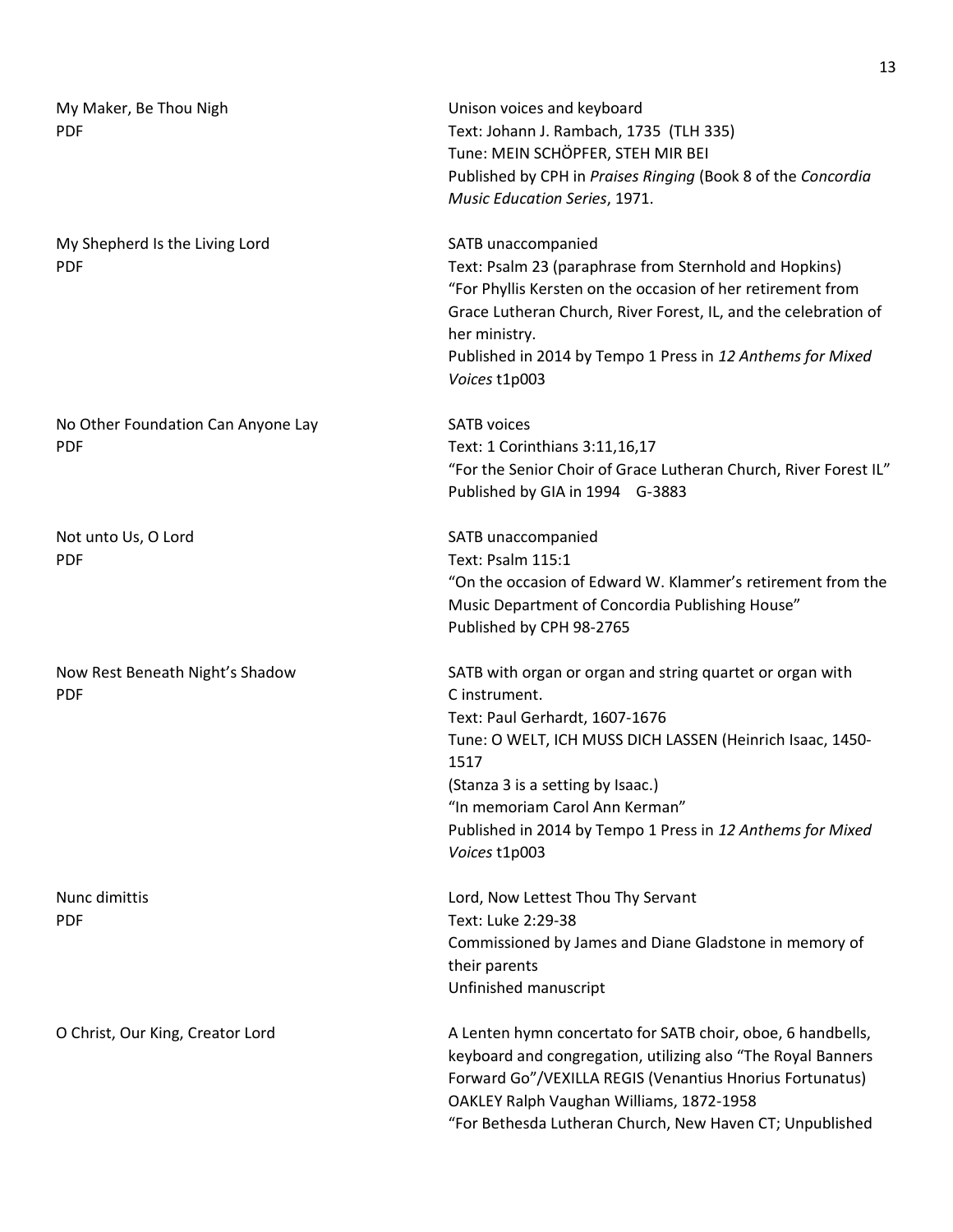| O God, I Thank Thee Heartily                            | ??? empty folder Published by CPH in 1955 CH 1089                                                                                                                                                                                                                                     |
|---------------------------------------------------------|---------------------------------------------------------------------------------------------------------------------------------------------------------------------------------------------------------------------------------------------------------------------------------------|
| O God, O Lord of Heaven and Earth (St. 3)<br><b>PDF</b> | "You came into our hall of death"<br><b>LBW 396</b><br>Text: Martin Franzmann, 1907-1975<br>Tune: WITTENBERG NEW<br>Unpublished                                                                                                                                                       |
| O God of Mercy, God of Light (Sts. 3, 5)                | <b>SATB</b><br><b>LBW 425</b><br>Text: Godfrey Thring, 1823-1903, alt.<br>Tune: JUST AS I AM<br>Unpublished                                                                                                                                                                           |
| O God of Love, O King of Peace<br><b>PDF</b>            | Unison, 2-part choir and organ<br>Text: Henry Baker, 1821-1877<br>For the Fine Arts Festival Chicago (North) Lutheran Music<br>Educators<br>"Your Little Ones, Dear Lord" (Hans Brorson) provided as an<br>alternate text.<br>Published by AF in 1986 11-7506                         |
| O God, Our Lord, Your Holy Word<br><b>PDF</b>           | SATB, congregation, brass quartet, organ<br>Text: unknown, 1527 (Polack tr., alt)<br>Tune: O HERRE GOTT<br>LW 341<br>"In memory of Hugo Gehrke"; commissioned by The Lutheran<br>Choral Festival 1997, Ft. Wayne IN<br>Published by CPH in 2000. 97-6839 (full score) 98-3574 (choir) |
| Oh, Come, (All You) Little Children<br><b>PDF</b>       | SSA unaccompanied<br>Unpublished                                                                                                                                                                                                                                                      |
| Oh, Praise the Lord, My Soul<br><b>PDF</b>              | Concertato for SB voices, congregation, keyboard, flute, guitar<br>Text: David F. Wright, alt.<br>Tune: MICHAEL (Charles Anders)<br>Published by GIA in 1988. G-3014                                                                                                                  |
| Oh, that I Had a Thousand Voices<br><b>PDf</b>          | SATB and organ<br>Text: Johann Mentzer, 1658-1734, TLH tr., alt.<br>Tune: O DASS ICH TAUSEND ZUNGEN HÄTTE (König)<br>"For Adelheid Nickel"<br>Alternate text provide: "Baptized into Your Name Most Holy"<br>Published by CPH in 1989. 98-2844                                        |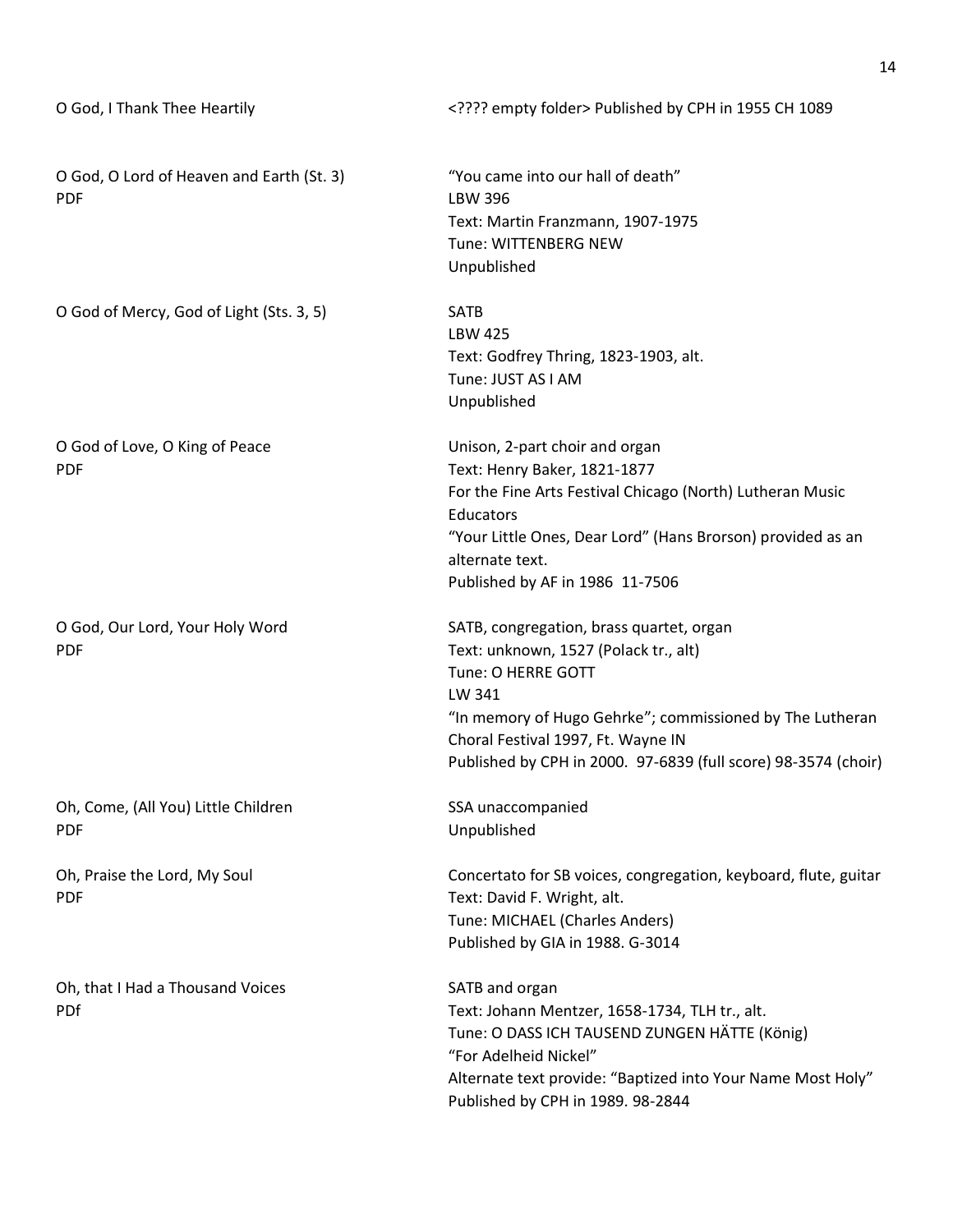| O Jesus Christ, Thy Manger Is My Paradise<br><b>PDF</b> | SATB and organ<br>Text: Paul Gerhardt, tr. Comp., TLH 81<br>Tune: O JESU CHRIST, DEIN KRIPPLEIN<br>Published by CPH in 1986. 98-2732                                                                                                                                                                                                                                             |
|---------------------------------------------------------|----------------------------------------------------------------------------------------------------------------------------------------------------------------------------------------------------------------------------------------------------------------------------------------------------------------------------------------------------------------------------------|
| Once Again My Heart Rejoices<br><b>PDF</b>              | SATB choir, congregation, organ, 4-pt brass, timpani<br>Text: Paul Gerhardt (Winkworth trans., alt.)<br>Tune: WARUM SOLLT ICH MICH DENN GRÄMEN (Ebeling)<br>Commissioned by Luther College, Decorah IA                                                                                                                                                                           |
| One Name-One Family!<br><b>PDF</b>                      | Unison choir, flute, and organ<br>Text: Walter J. Bartling<br>Tune: original<br>Commissioned for the Children's Choir of Good Shepherd<br>Lutheran Church, Lancaster, PA<br>Published by CG in 1991. CGA-577                                                                                                                                                                     |
| Peace I Leave with You<br><b>PDF</b>                    | Motet for SATB and baritone solo, acapella<br>Text: John 14:27 & Veni, Creator Spiritus<br>Commissioned by St. James Lutheran Church, Portland, OR, for<br>its Bach Cantata Vespers, May 21, 2006, in memory of Hilbert<br>and Adelheid Nickel<br>Published by MorningStar in 2009. MSM-50-5002                                                                                  |
| Pour Out Your Spirit/st. 3                              | $<$ mss? $>$                                                                                                                                                                                                                                                                                                                                                                     |
| Psalm Antiphons/Lectionary Year C/Advent<br><b>PDF</b>  | <b>SATB</b><br>Published in Psalter for Grace 2009 by Grace Lutheran Church,<br>River Forest IL. Michael Costello, editor<br>First Sunday in Advent (Psalm 25:1-10)<br>Second Sunday in Advent (Luke 1:68-79<br>Third Sunday in Advent (Isaiah 12:2-6)<br>Fourth Sunday in Advent (Psalm 80:1-7)<br>Fourth Sunday in Advent (Luke 1:46b-55<br>St. Andrew, Apostle (Psalm 19:1-6) |
| Psalm 68-Antiphon                                       | SATB<br>Text: Psalm 68:1-10, 32-35                                                                                                                                                                                                                                                                                                                                               |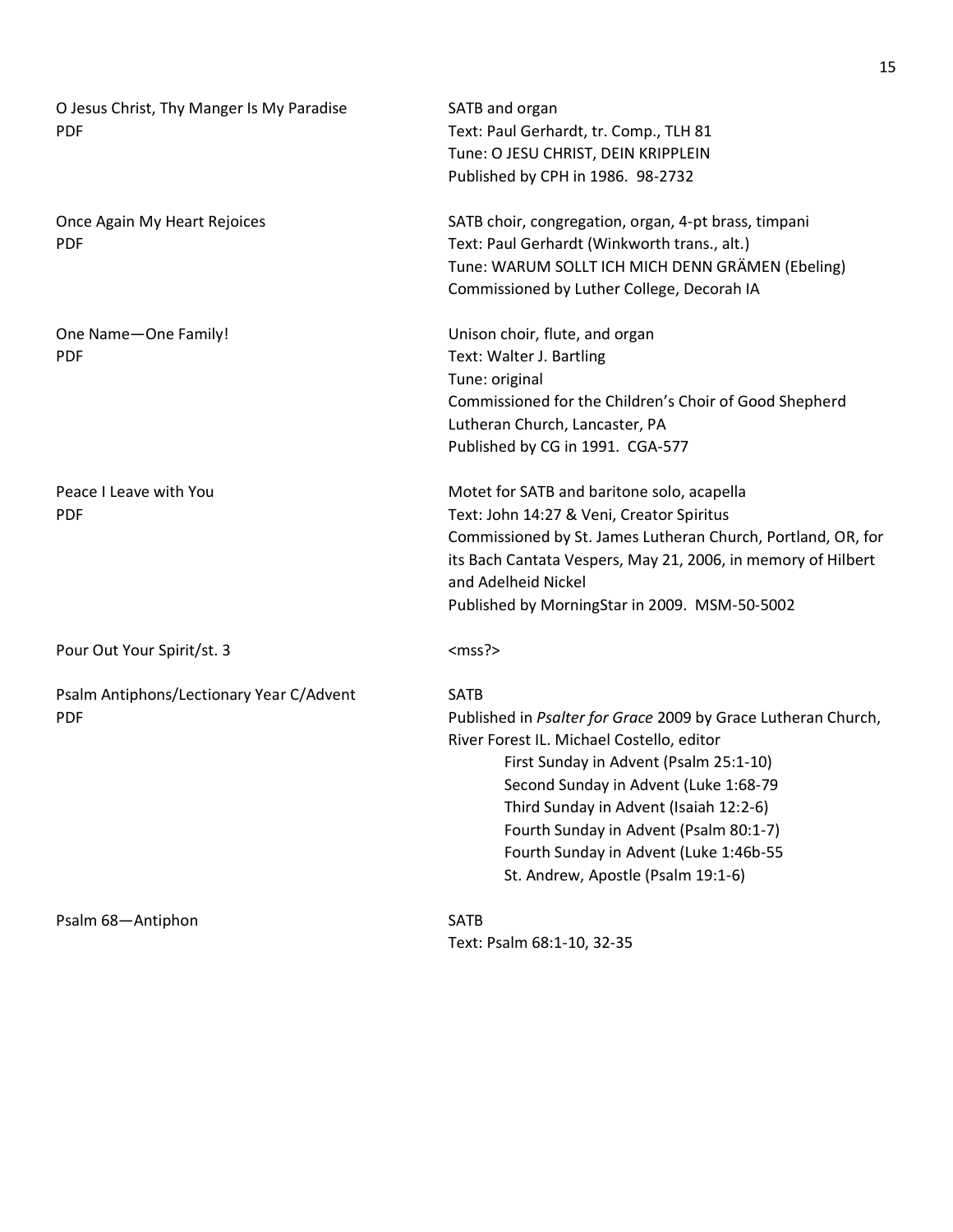| Psalm 84<br><b>PDF</b>                                  | How I Love Your Temple, Lord Almighty!<br>SATB choir with organ<br>Text: Psalm 84 (GNT)<br>"in honor of the music ministry of Deaconess Janice Janzow on<br>the occasion of her 65 <sup>th</sup> birthday"<br>Published by Tempo 1 Press in 12 Anthems for Mixed Voices<br>Also published as an octavo.<br>Instrumental parts (fl, ob, cl, 2 horns, bsn, strings available.<br>First piece written by Paul after the death of his wife. |
|---------------------------------------------------------|-----------------------------------------------------------------------------------------------------------------------------------------------------------------------------------------------------------------------------------------------------------------------------------------------------------------------------------------------------------------------------------------------------------------------------------------|
| Rejoice, Rejoice, Believers<br><b>PDF</b>               | SATB and organ<br>Text: Laurentius Laurentii, 1660-1722<br>Tune: HAF TRONES LAMPA FÄRDIG (Swedish folk tune)<br>Commissioned by Trinity English Lutheran Church, Ft. Wayne, IN<br>for Richard Carlson in appreciation of 35 years of Music<br>Ministry"<br>Published by MorningStar in 1988. MSM-50-4                                                                                                                                   |
| Saved by a Touch<br><b>PDF</b>                          | SATB a capella, opt. soprano and baritone solo<br>Text: Walter J. Bartling (Mark 5:25-34)<br>"In memory of Dorothea Bartling"<br>Published by Selah in 2002 410-561                                                                                                                                                                                                                                                                     |
| Save Me, O God, by Your Name<br><b>PDF</b>              | 2-part treble choir and organ<br>Text: Psalm 54<br>Published by Boosey & Hawkes in 1989 OCTB6551                                                                                                                                                                                                                                                                                                                                        |
| Sing to the Lord a New Song<br><b>PDF</b><br><b>PDF</b> | 2-pt treble choir and keyboard<br>Text: Psalm 96:1-3, 9, 13<br>"Commissioned by Immanuel Lutheran Church, Valparaiso, IN<br>for the Jubilate Choir in memory of Eleanor Kreinheder"<br>Published by Selah in 2001 410-897                                                                                                                                                                                                               |
| Still Are the Hills<br><b>PDF</b>                       | Mixed voices and organ, opt. violin<br>Text: Henry Lettermann<br>Tune: SLANE (Irish folk melody)<br>Published by CPH in 1973. 98-2109                                                                                                                                                                                                                                                                                                   |
| 'Take Up Your Cross,' the Savior Said<br><b>PDF</b>     | SATB choir unaccompanied<br>Text: Charles W. Everest, alt.<br>Tune: DAS LEIDEN DES HERRN<br>"For Barbara and Paul Bunjes"<br>Published by Selah in 1996. 420-617                                                                                                                                                                                                                                                                        |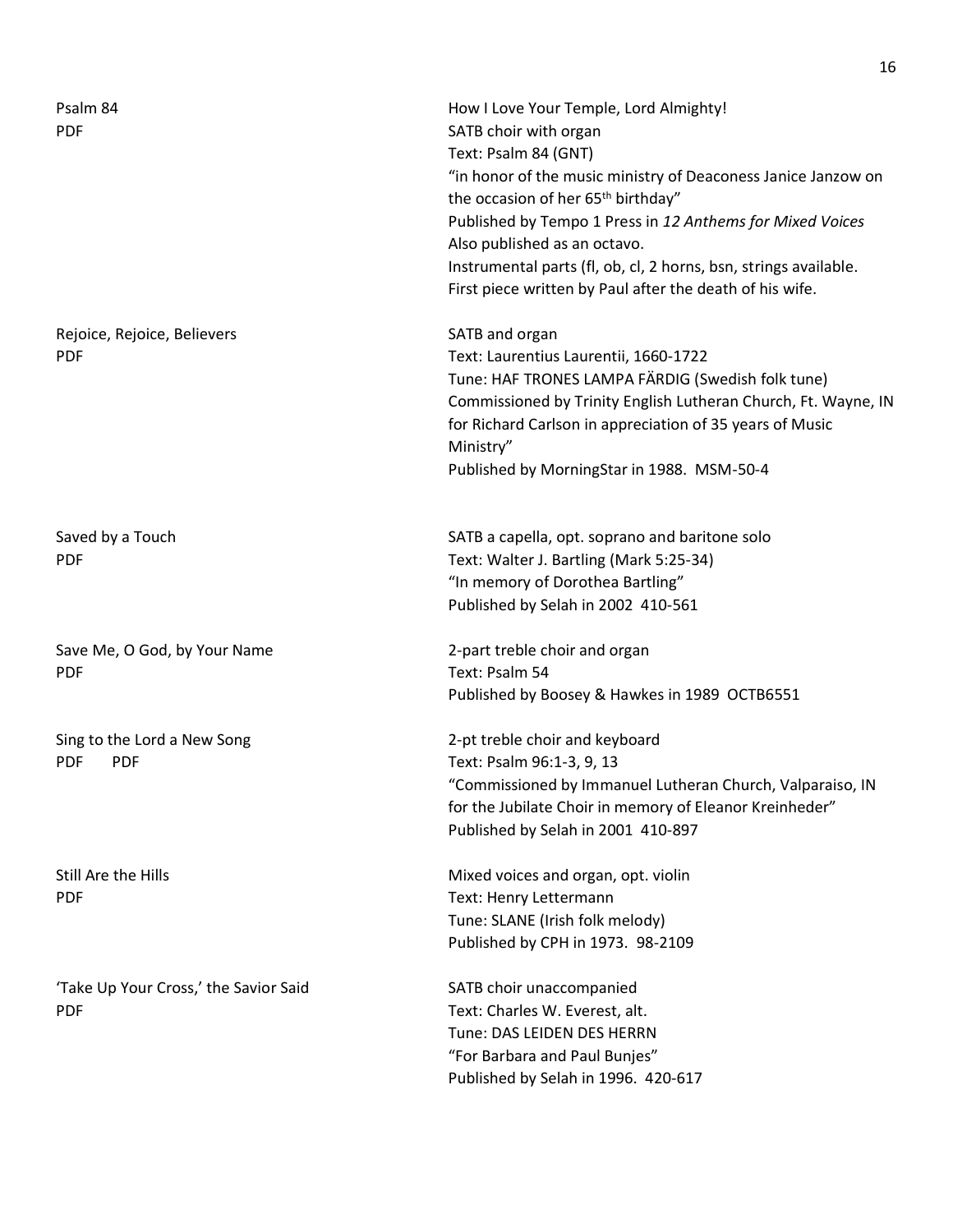| Te Deum<br><b>PDF</b>                             | SATB choir, 2 trumpets, 2 trombones, timpani, organ<br>[OR] SATB and organ alone.<br>Text: ICET (LBW)<br>"For the initial Heritage Series Festival at Zion Lutheran Church,<br>Dallas, TX"<br>Published by CPH in 1980. (choir) 98-2459 (score) 97-5546      |
|---------------------------------------------------|--------------------------------------------------------------------------------------------------------------------------------------------------------------------------------------------------------------------------------------------------------------|
| <b>Tenderly Mary Sings to Sleep</b><br><b>PDF</b> | SATB and organ<br>Text: Czech carol (Anita Smisek tr.)<br>Tune: CHTIC ABY SPAL (Adam Michna (1677)<br>Commissioned by the Schola Cantorum of St. Peer's in the Loop.<br>For Dean and Beverly Lueking.<br>Published by Alliance Publications in 2000. AP-1380 |
| Thanks Be to God<br><b>PDF</b>                    | Two equal voices, keyboard<br>Text: 1 Corinthians 15:37<br>Published by CPH in 1977. 98-2342<br>An SATB version was also published by Tempo 1 Press in<br>12 Anthems for Mixed Voices. T1p003                                                                |
| The Babe in Bethlem's Manger Laid<br><b>PDF</b>   | Unison voices and keyboard<br>Text: Percy Dearmer, coll.<br>Published by CPH in 1987 98-2772                                                                                                                                                                 |
| The King of Love My Shepherd Is<br><b>PDF</b>     | Concertato for SATB choir, congregation, oboe, and organ<br>Text: Henry W. Baker<br>Tune: ST. COLUMBA (Irish melody)<br>"For Grace Lutheran Church, River Forest, IL"<br>Published by MorningStar in 1993<br>MSM-60-9009                                     |
| The Lord Is My Light<br><b>PDF</b>                | SATB choir, organ<br>Text: Psalm 27:1-9 (BCP)<br>"For Harold Albers on the occasion of his 60 <sup>th</sup> anniversary as a<br>church musician."<br>Published in 2014 by Tempo 1 Press in 12 Anthems for Mixed<br>Voices t1p003                             |
| The Lord Is My Shepherd<br><b>PDF</b>             | Unison voices with keyboard<br>Text: Psalm 23 (BCP)<br>"For Lucia Bartling"<br>Published by CPH in 1990 in 5 Psalms/Anthems, Set 1<br>97-5902 (1989)                                                                                                         |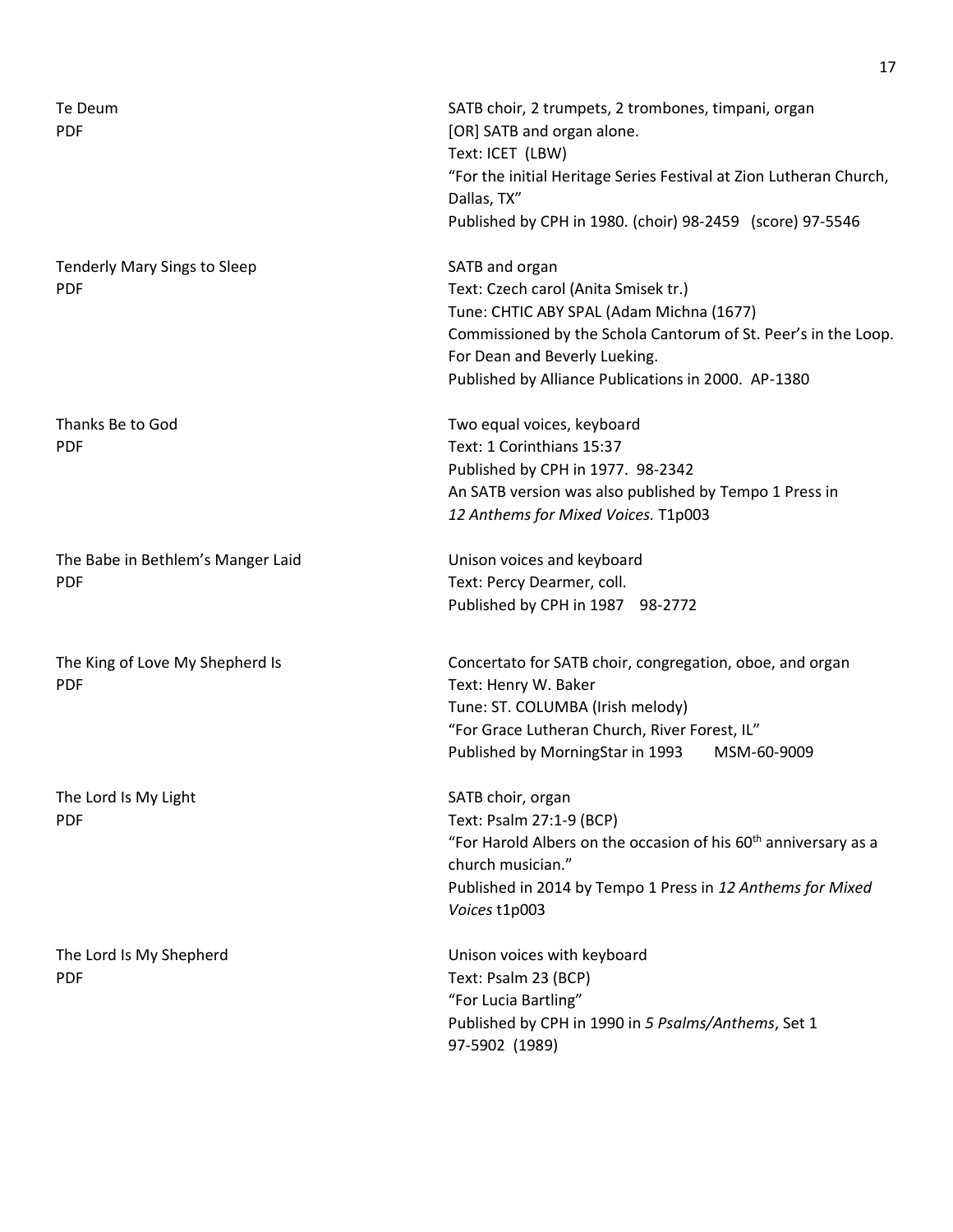| The Lord's My Shepherd, I'll Not Want<br><b>PDF</b>           | SATB and keyboard<br>Text: Psalm 23 (The Psalms of David in Meeter, Edinburtg, 1650.<br>Tune: BELMONT (William Gardiner)<br>"For Bernice and Bill Heiden on their 60 <sup>th</sup> wedding anniversary"<br>Published by MorningStar in 2008 MSM-50-7307                                                                                             |
|---------------------------------------------------------------|-----------------------------------------------------------------------------------------------------------------------------------------------------------------------------------------------------------------------------------------------------------------------------------------------------------------------------------------------------|
| The Royal Banners Forward Go<br><b>PDF</b>                    | A Lenten hymn concertato for SATB choir, oboe,<br>6 handbells, keyboard and congregation, utilizing also "O Christ,<br>Our King, Creator Lord"/OAKLEY (Ralph Vaughan Williams,<br>1872-1958)<br>VEXILLA REGIS (Venantius Honorius Fortunatus/530-604)<br>"For Bethesda Lutheran Church, New Haven, CT<br>Published by Tempo 1 Press in 2014. T1p003 |
| The Sinless One to Jordan Came<br><b>PDF</b>                  | SATB, congregation, trumpet, organ<br>Text: G. B. Timms, b. 1910<br>Tune: SOLEMNIS HAEC FESTIVITAS (Paris Gradual, 1685)<br>"For Gloria and Richard Hillert"<br>Published by CPH in 1996. (choir) 98-3300, (score) 97-6570                                                                                                                          |
| This Little Babe<br><b>PDF</b>                                | SATB and keyboard<br>Text: Robert Southwell, 1561-95<br>Published by MorningStar Music in 1988. MSM-50-1006                                                                                                                                                                                                                                         |
| To Us in Bethlem City<br><b>PDF</b>                           | SATB and organ, opt. baritone and soprano solos<br>Text: Cölner Psalter, 1638 (Percy Dearmer trans.) from<br><b>Oxford Book of Carols.</b><br>"To Vicky"<br>Tune: ZU BETHLEHEM GEBOREN<br>Published by CPH in 1986. 98-2733                                                                                                                         |
| To You, O Lord, I Lift Up My Soul<br><b>PDF</b><br><b>PDF</b> | Unison choir (or solo voice) and organ<br>Text: Psalm 25:1-9 (BCP)<br>"For Brenda Smith and W. Thomas Smith in memory of Frauke<br>Haasemann"<br>Unpublished                                                                                                                                                                                        |
| Verse and Offertory for Advent 1                              | Unison choir (or solo voice) and organ<br>Text: Verse: Psalm 85:7; Offertory: Psalm 85:9, 12, 13<br>Unpublished                                                                                                                                                                                                                                     |
| Verse for Epiphany 5<br><b>PDF</b>                            | Unison voices and keyboard<br>Text: John 8:12<br>Unpublished                                                                                                                                                                                                                                                                                        |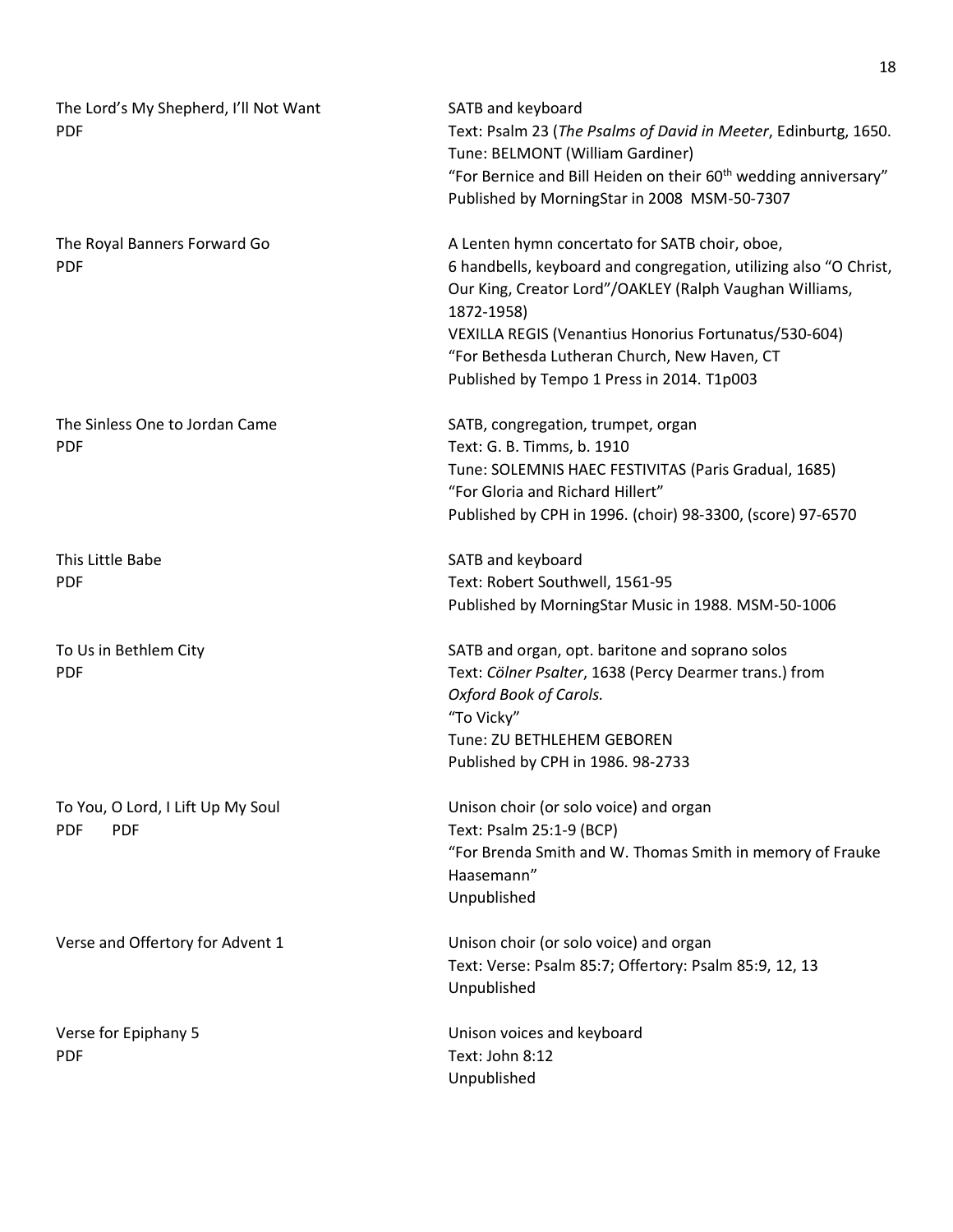Verse for the Day of Pentecost **Exercise 20 Unison voices with organ** PDF Published by NPH in their *Verse of the Day* series. Verse Settings for the Vigil of Pentecost thru Unison voices with organ (Verse) Pentecost 9 SATB with organ (Offertory) PDF Published by CPH in 1981 in *Verses and Offertory Sentences V*. 97-5505 Verse and Offertory for Reformation Day Unison voices with organ PDF Text: Verse – John 8:31-32; Offertory-Romans 12:1-2 "For Grace Lutheran Church, Westchester IL" We Laud, O Lord, Your Gift of Love SATB and organ PDF Text: Walter J. Bartling A Prayer Anthem for Church Workers on Celebratory Occasions Published by CPH in 1992. 98-3003 What Sweeter Music **SATB** unaccompanied PDF Text: Robert Herrick "For Paul Lindblad and the Oak Park Concert Chorale" Published in 2015 by Tempo 1 Press t1p006 When in Our Music God Is Glorified **Concertato for SATB voices, congregation**, organ, and brass qt PDF Text: F. Pratt Green Tune: FREDERICKTOWN (Charles Anders) [LBW] "For St. Matthew Lutheran Church, Ft Worth TX" Published by GIA in 1988. G-3015 When the Herds Were Watching SATB PDF Text: William Canton, 1845-1926 Tune: French noel Written in 1949; unpublished Where Shepherds Lately Knelt TTBB, strings and organ PDF Text: Jaroslav Vajda Tune: MANGER SONG (Carl Schalk) Commissioned by Dr. William A. Raabe to honor the ministry of the Rev. Dr. David V. Koch and the Concordia Seminary Chorus, St. Louis MO Unpublished Why Should Cross and Trial Grieve Me (St. 3) SATB, unaccompanied Text: Paul Gerhardt, 1607-76 Tune: WARUM SOLLT ICH MICH DENN GRÄMEN Unpublished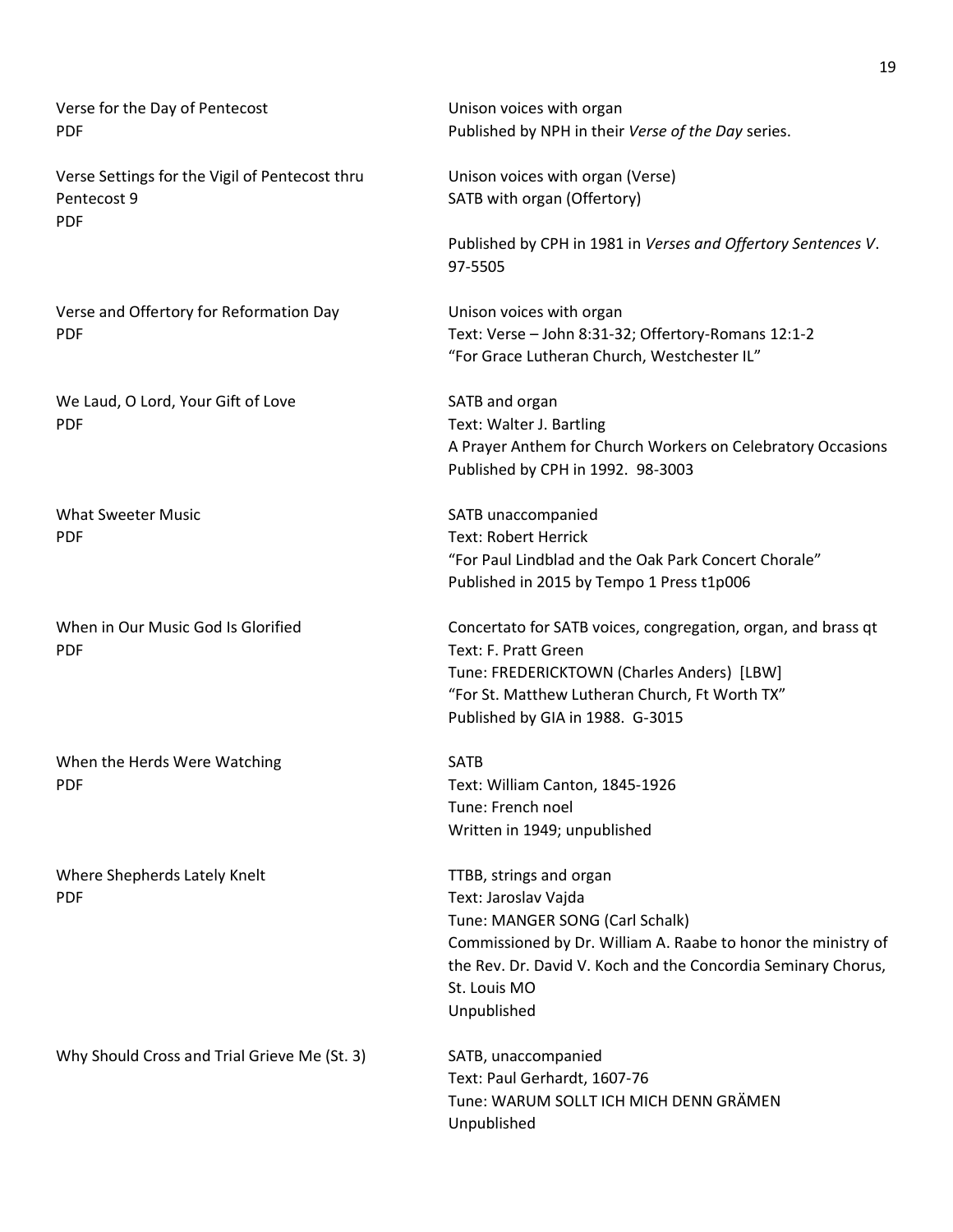With Shining Face and Bright Array SATB unaccompanied PDF Text: Latin, 15<sup>th</sup> century (Neale tr.)

Your Little Ones, Dear Lord Unison, 2-part choir and organ

Suitable for Transfiguration of Our Lord Published by CPH in 1957 98-1420

You Are the Way North Concertato for SATB choir and congregation with organ PDF Text: George W. Doane, alt. Tune: DUNDEE *(Psalter*, Edinburth) "For Faith Lutheran Church, Easton PA" Unpublished

PDF Text: Hans A. Brorson, 1684-1764 (Spaeth tr., alt) LBW 52 For the Fine Arts Festival Chicago (North) Lutheran Music **Educators** "O God of Love, O King of Peace" (Henry Baker) provided as an alternate text. Unpublished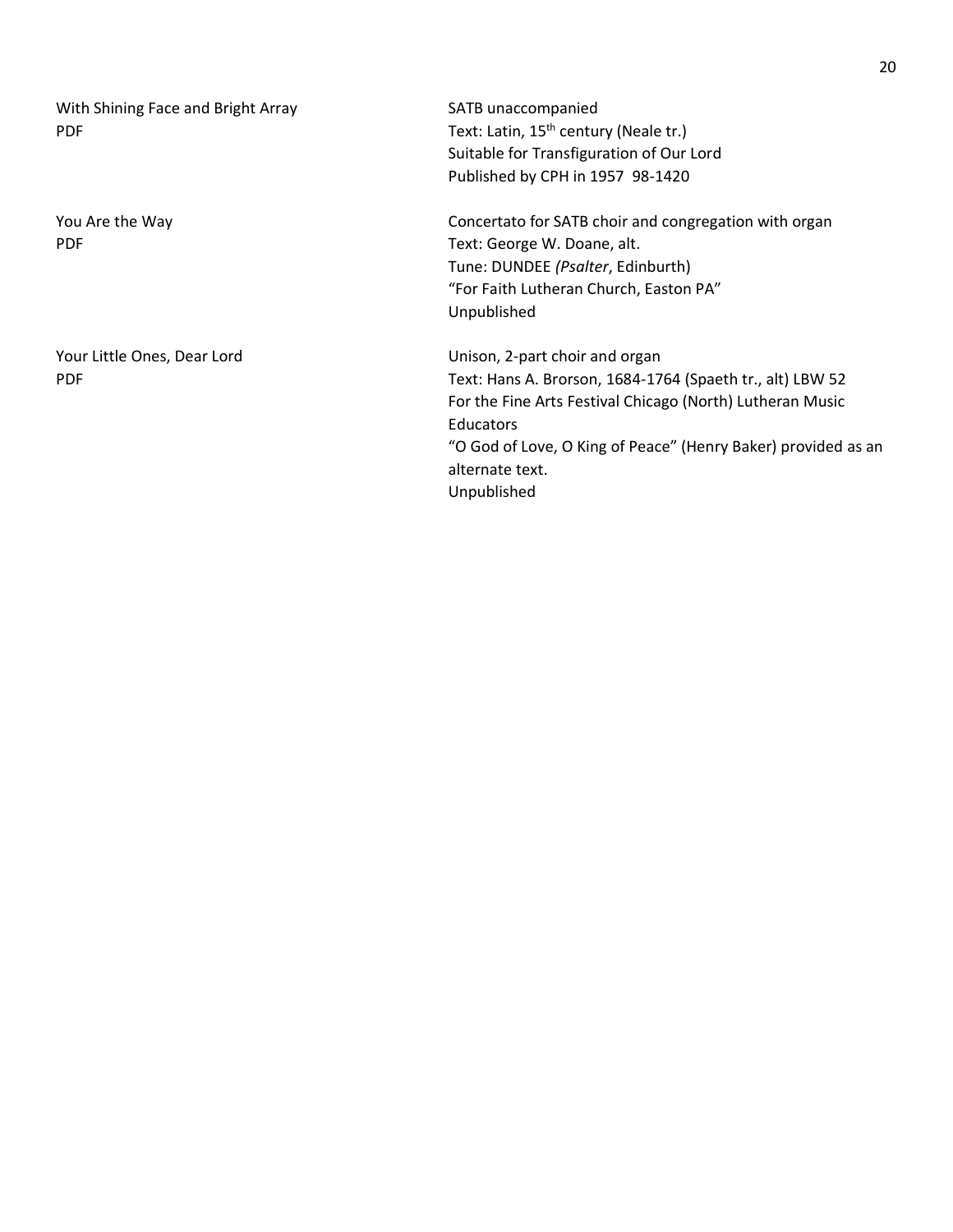# ORGAN MUSIC (including organ with instruments)

| ACH GOTT VOM HIMMELREICHE     | The Bridegroom Soon Will Call Us<br>Published in LSB: Hymn Prelude Library, vol 1 (CPH) |
|-------------------------------|-----------------------------------------------------------------------------------------|
| AF HIMLENS                    | "Your Word, O Lord, Is Gentle Dew"                                                      |
|                               | Published in the Concordia Hymn Preludes Series, vol. 19 (CPH)                          |
| AUF MEINEM LIEBEN GOTT        | "In God, My Faithful God"                                                               |
| <b>PDF</b>                    | Theme and Fughetta                                                                      |
|                               | In memory of Walter Stahlke                                                             |
|                               | Published in LSB: Hymn Prelude Library, vol 1 (CPH)                                     |
| <b>AZMON</b>                  | Partita on AZMON                                                                        |
| <b>PDF</b>                    | Written for the dedication of the Schlicker organ at Covenant                           |
|                               | United Methodist Church in Fond Du Lac, WI. 1994                                        |
|                               | Published by CPH in 1995 97-6506                                                        |
| <b>BEVERLY</b>                | "Christ Is the King"                                                                    |
|                               | Published in the Concordia Hymn Preludes Series, vol. 21 (CPH)                          |
| <b>BURFORD</b>                | "Prayer Is the Soul's Sincere Desire"                                                   |
|                               | Published in The Parish Organist, part 11 (CPH)                                         |
| CHESTERFIELD                  | Partita on Chesterfield (Theme and six variations)                                      |
| <b>PDF</b>                    | "Hark, the Glad Sound"                                                                  |
|                               | "The Spirit Sends Us Forth to Serve"                                                    |
|                               | "For Paul Manz"                                                                         |
|                               | Published by CPH in 2003. 97-7020                                                       |
| <b>PDF</b>                    | Hark, the Glad Sound                                                                    |
|                               | Prelude and hymn harmonization                                                          |
|                               | (Later became Part V of partita on CHESTERFIELD)                                        |
| ES WOLLE GOTT UNS GNÄDIG SEIN | "May God Bestow on Us His Grace"                                                        |
| <b>PDF</b>                    | Published in LSB: Hymn Prelude Library, vol 3 (CPH)                                     |
| FREUEN WIR UNS ALL IN EIN     | "Hark! A Thrilling Voice Is Sounding!"                                                  |
|                               | Published in the Concordia Hymn Preludes Series, vol. 1 (CPH)                           |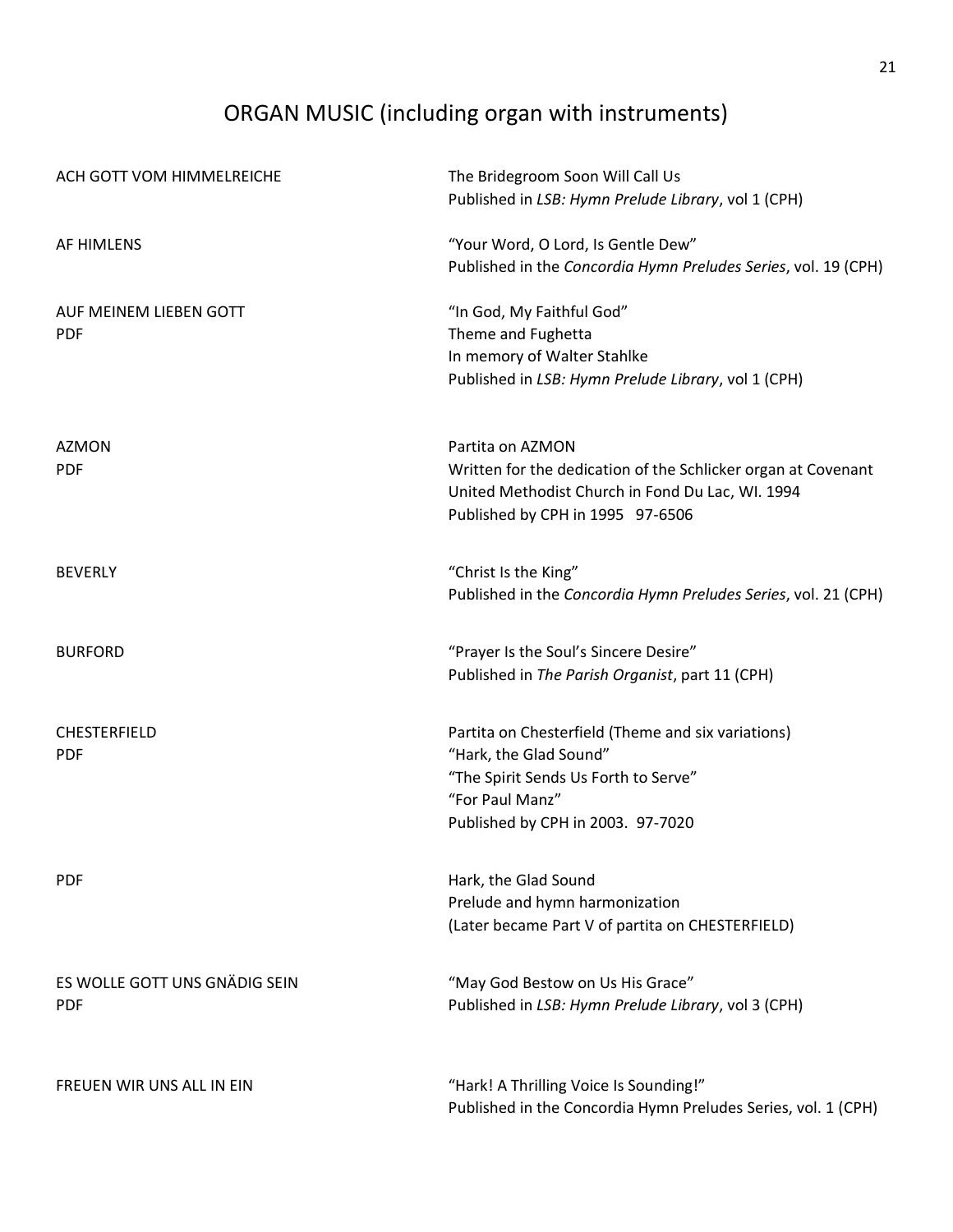| HERR JESU CHRIST, DICH ZU UNS WEND            | "The Gospel Shows the Father's Grace"<br>"Lord Jesus Christ, We Humbly Pray"<br>"Lord Jesus Christ, Be Present Now"<br>Published in LSB: Hymn Prelude Library, vol 5 (CPH)      |
|-----------------------------------------------|---------------------------------------------------------------------------------------------------------------------------------------------------------------------------------|
| HÖCHSTER PRIESTER                             | "Spread, Oh, Spread, Thou Mighty Word"<br>Published in The Parish Organist, part 12 (CPH)                                                                                       |
| <b>HYFRYDOL</b><br><b>PDF</b>                 | "Lord of Glory, You Have Bought Us"<br>"Love Divine, All Love Excelling"<br>"Hear Us Now, Our God and Father"<br>Published in the Concordia Hymn Preludes Series, vol. 27 (CPH) |
| JESU, MEINE FREUDE                            | "Jesus, Priceless Treasure"<br>Published in the Concordia Hymn Preludes Series, vol. 29 (CPH)                                                                                   |
| <b>JUST AS I AM</b>                           | "O God of Mercy, God of Light"<br>Published in the Concordia Hymn Preludes Series, vol. 29 (CPH)                                                                                |
| <b>KIRKWOOD</b><br><b>PDF</b>                 | "No Temple Now, No Gift of Price"<br>Published in Hymnal Supplement 98: Organ Prelude Edition,<br>vol. 3 (CPH)                                                                  |
| MACHS MIT MIR, GOTT<br><b>PDF</b>             | " 'Come, Follow Me,' the Savior Spake"<br>Published in LSB: Hymn Prelude Library, vol 7 (CPH)                                                                                   |
| <b>MELITA</b><br><b>PDF</b>                   | "Eternal Father, Strong to Save"<br>Published in Hymnal Supplement 98: Organ Prelude Edition,<br>vol. 5 (CPH)                                                                   |
| <b>MICHAEL</b>                                | "Oh, Praise the Lord, My Soul!"<br>Published in the Concordia Hymn Preludes Series, vol. 32 (CPH)                                                                               |
| MIDDEN IN DE DOOD                             | "We Who Once Were Dead"<br>Published in the Concordia Hymn Preludes Series, vol. 17 (CPH)                                                                                       |
| O HEILAND, REISS DIE HIMMEL AUF<br><b>PDF</b> | "Preach You the Word"<br>Published in the Concordia Hymn Preludes Series, vol. 34 (CPH)                                                                                         |
| O JESU CHRIST, DEIN KRIPPLEIN                 | "O Jesus Christ, Thy Manger Is"<br>Published in Song of the Gospel: Volume 2 (CPH)                                                                                              |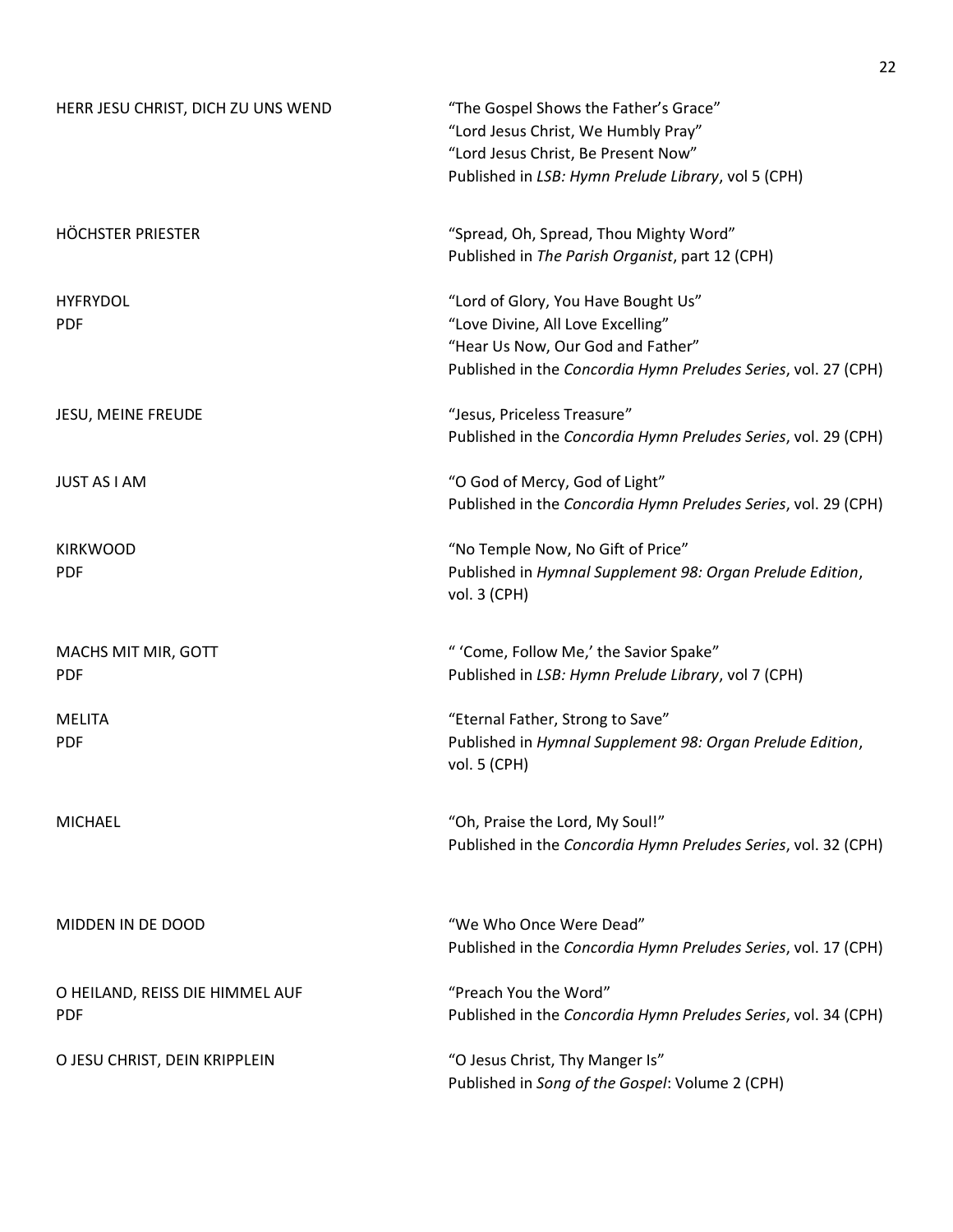| O JESULEIN SŰSS<br><b>PDF</b>                  | "O Jesus, So Sweet, O Jesus So Mild"<br>Published in Hymnal Supplement 98: Organ Prelude Edition,<br>vol. 3 (CPH)                                                                                     |
|------------------------------------------------|-------------------------------------------------------------------------------------------------------------------------------------------------------------------------------------------------------|
| O WIE SELIG                                    | "Oh, How Blest Are Ye Whose Toils Are Ended"<br>Published in The Parish Organist, part 10 (CPH)<br>Published in the Concordia Hymn Preludes Series, vol. 35 (CPH)                                     |
| <b>PANGE LINGUA</b><br><b>PDF</b>              | "Now, My Tongue, the Mystery Telling"<br>Published in Hymnal Supplement 98: Organ Prelude Edition,<br>vol. 3 (CPH)                                                                                    |
| <b>PARSONS</b>                                 | "Look, Now He Stands!"<br>Published in the Concordia Hymn Preludes Series, vol. 11 (CPH)                                                                                                              |
| <b>RUSTINGTON</b>                              | "God, Whose Giving Knows No Ending"<br>Published in the Concordia Hymn Preludes Series, vol. 36 (CPH)                                                                                                 |
| <b>ST. CRISPIN</b>                             | "Jesus, Thy Blood and Righteousness"<br>Published in The Parish Organist, part 3 (CPH)                                                                                                                |
| <b>ST. PETER</b>                               | "How Sweet the Name of Jesus Sounds"<br>"How Shall the Young Secure Their Hearts"<br>Published in The Parish Organist, part 3 (CPH)<br>Published in the Concordia Hymn Preludes Series, vol. 38 (CPH) |
| SAVANNAH                                       | "Thine Forever! God of Love"<br>Published in The Parish Organist, part 12 (CPH)                                                                                                                       |
| <b>SINE NOMINE</b><br><b>PDF</b><br><b>PDF</b> | "For All the Saints"<br>Published in the Concordia Hymn Preludes Series, vol. 15 (CPH)                                                                                                                |
| <b>SONG 67</b>                                 | "O Fount of Good, to Own Thy Love"<br>Published in Preludes for the Hymns in Worship Supplement<br>(CPH) Volume 4                                                                                     |
| <b>STILLE NACHT</b>                            | "Silent Night"<br>Published in the Concordia Hymn Preludes Series, vol. 5 (CPH)                                                                                                                       |
| <b>SURSUM CORDA</b><br><b>PDF</b>              | "When Aimless Violence Takes Those We Love" (LSB 764)<br>"Come, Risen Lord"<br>Published in Hymnal Supplement 98: Organ Prelude Edition,<br>vol. 5 (CPH)                                              |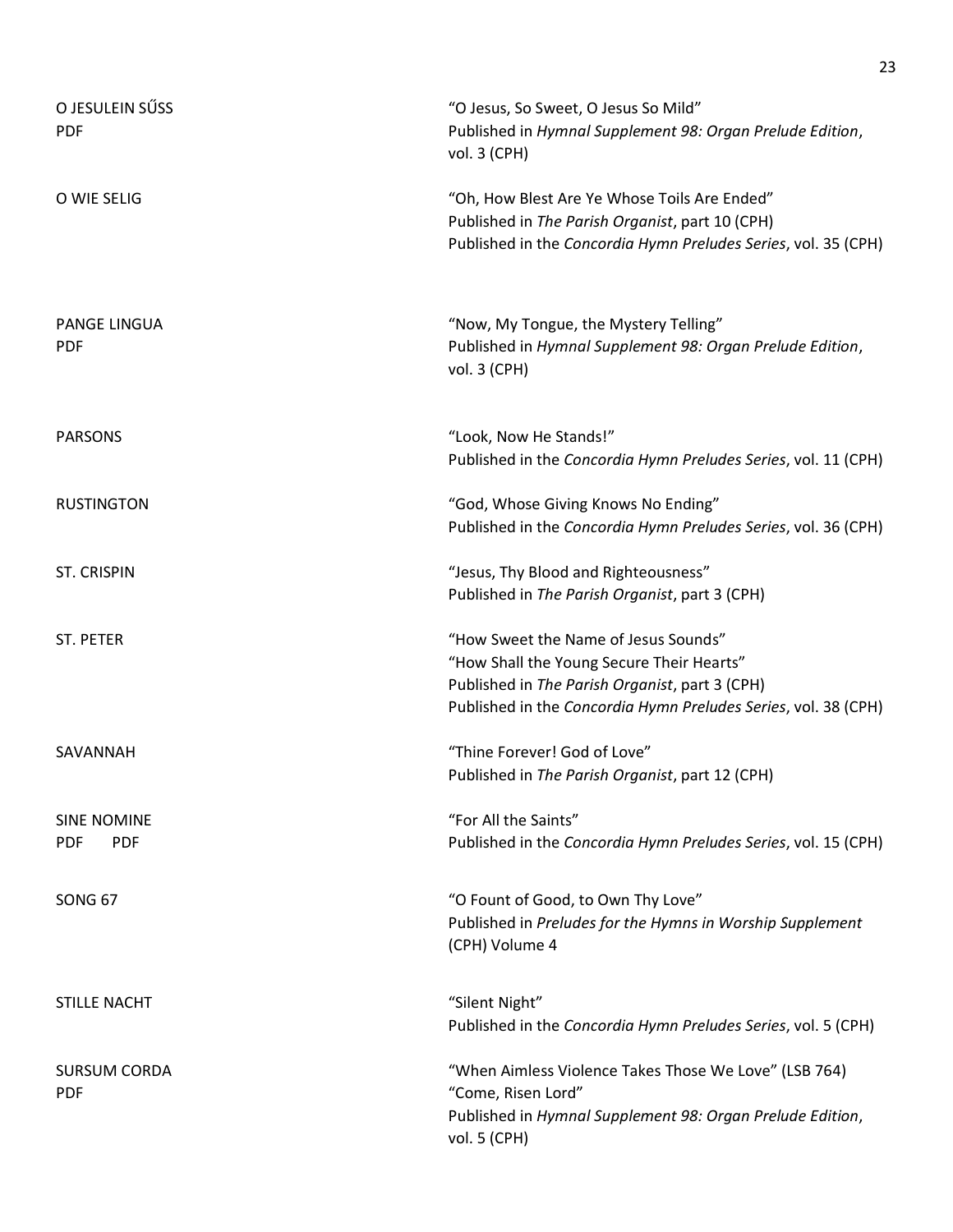| <b>VRUECHTEN</b>                       | Partita on "This Joyful Eastertide"                                          |
|----------------------------------------|------------------------------------------------------------------------------|
| <b>PDF</b><br><b>PDF</b><br><b>PDF</b> | Tune: VRUECHTEN (17 <sup>th</sup> century Dutch)                             |
|                                        | Commissioned for the dedication of the new Austin organ at                   |
|                                        | Zion Lutheran Church, Shawano WI                                             |
|                                        | Published by CPH in 1990. 97-6060                                            |
|                                        | (Manuscript includes opt. brass parts for theme, variations 3,5)             |
| <b>VRUECHTEN</b>                       | "This Joyful Eastertide"                                                     |
|                                        | Published in Preludes for the Hymns in Worship Supplement<br>(CPH) Volume 2' |
| <b>WALHOF</b>                          | "When Seed Falls on Good Soil" {LBW 236)                                     |
| <b>PDF</b>                             | Published in the Concordia Hymn Preludes Series, vol. 40 (CPH)               |
| <b>WINCHESTER OLD</b>                  | "When All Your Mercies, O My God" (LBW 264)                                  |
| <b>PDF</b>                             | Published in the Concordia Hymn Preludes Series, vol. 42 (CPH)               |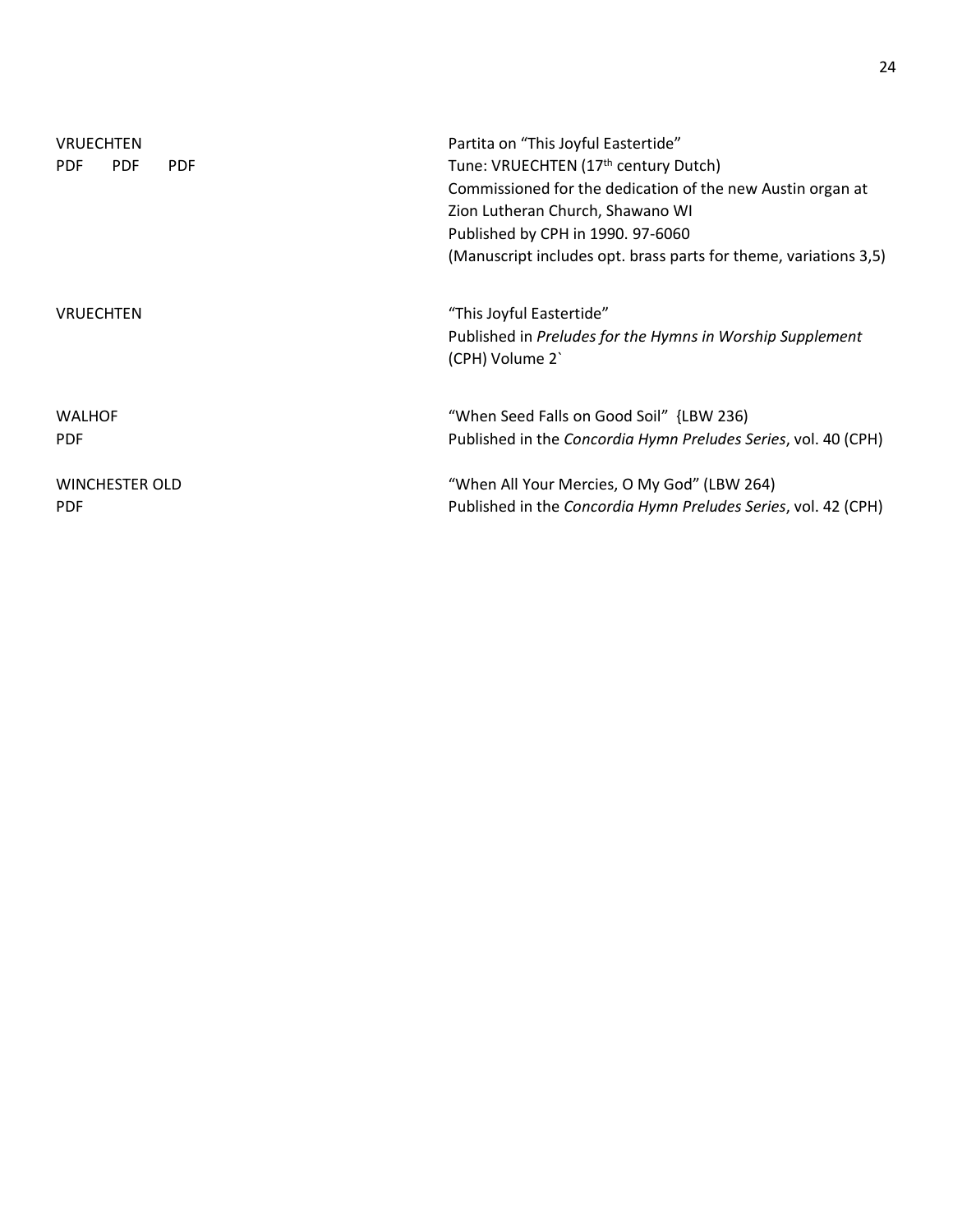### VOCAL SOLOS

O God of Love Solo voice with oboe and organ PDF Text: William Vaughan Jenkines, 1868-1920, alt. Tune: ST. MARY MAGDALENE (Gerry Hancock) Alternate text "O God of Mercy" (Godfrey Thring, 1823-1903) provided. "For Janet and Randy" Published by AF in 1986. 11-7506 Rainbow Song Solo voice with piano

PDF Text: author unknown <Written in early grad school?>

### INSTRUMENTAL MUSIC

Sonatina **Flute**, clarinet, piano Unpublished <written in grad school>

#### ORIGINAL HYMN TUNES

Glorious Jerusalem **Vancies Constructs** Unison choir and organ OR congregational hymn Text: Jaroslav Vajda, 1989 For Jerusalem Evangelical Lutheran Church in Schwenksville, PA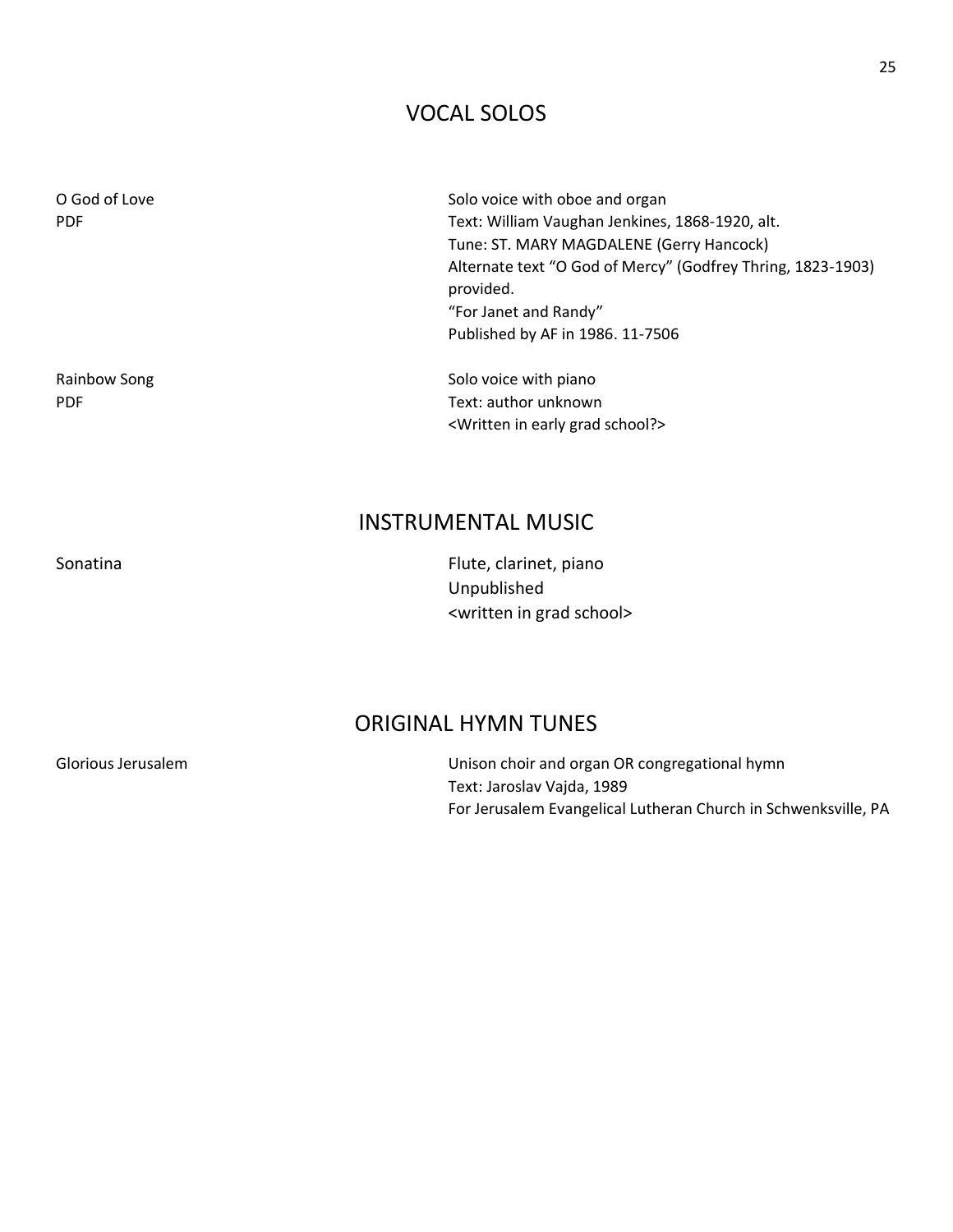## CHILDREN'S RHYMES

| The Duel<br><b>PDF</b>             | Unison/2- and 3-part treble, oboe or soprano sax and<br>piano<br>"The Gingham Dog and the Calico Cat"<br>Text: Eugene Field<br>Commissioned by the Oak Park-River Forest IL Children's<br>Chorus<br>"For Jack"<br>Published by earthsongs in 1998                                       |
|------------------------------------|-----------------------------------------------------------------------------------------------------------------------------------------------------------------------------------------------------------------------------------------------------------------------------------------|
| Three Rhymes - Set 1<br><b>PDF</b> | Unison/2-pt treble voices, flute, piano<br>Texts: Robert Louis Stevenson A Child's Garden of Verses<br>"The Swing" (for Hannah)<br>"Where Go the Boats?" (for Christy)<br>"The Land of Counterpane" (for Peter)<br>Published by earthsongs in 1993. ES.W-013                            |
| Three Rhymes - Set 2<br><b>PDF</b> | Unison/2-pt treble voices and piano<br>Texts: Robert Louis Stevenson A Child's Garden of Verses<br>"The Moon" (for Will)<br>"Bed in Summer" (for Lucy)<br>"My Shadow" (for Sam)<br>Published by earthsongs in 1996.<br>ES.W-023                                                         |
| Three Rhymes - Set 3<br><b>PDF</b> | Unison/2-pt treble voices, flute and piano<br>Texts: Robert Louis Stevenson A Child's Garden of Verses<br>"Whole Duty of Children"<br>"Marching Song"<br>"The Lamplighter"<br>"Dedicated to the Fox Valley Children's Chorus, Batavia IL<br>Published by earthsongs in 2010.<br>$S-355$ |
| Two Nobody Songs<br><b>PDF</b>     | Treble voices and piano<br>"I'm Nobody! Who Are You?"<br>Text: Emily Dickinson<br>Commissioned by the Shenandoah Valley Children's Choir<br>Published by earthsongs in 2007 S-227a<br>Treble voices, flute, piano                                                                       |
| <b>PDF</b>                         | "Mr. Nobody"<br>Text: Anonymous<br>Commissioned by the Shenandoah Valley Children's Choir<br>Published by earthsongs in 2007. S-227                                                                                                                                                     |